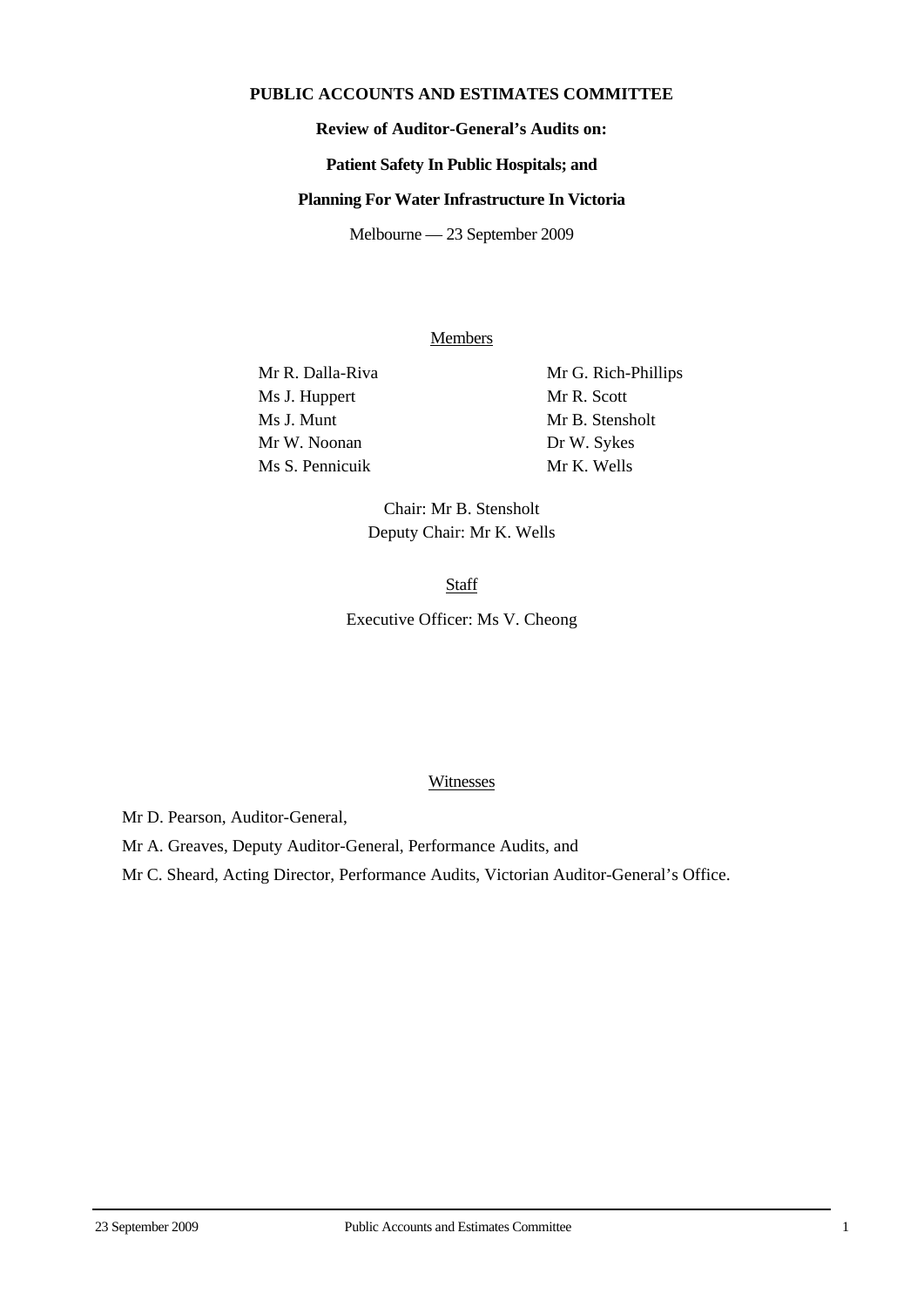**The CHAIR** — I declare open the Public Accounts and Estimates Committee hearing on the review of the findings and recommendations of the Auditor-General's reports 2008 addressing the following audits: *Patient Safety in Public Hospitals* and *Planning for Water Infrastructure in Victoria*.

On behalf of the committee, I welcome Mr Des Pearson, the Auditor-General of Victoria; Mr Andrew Greaves, deputy Auditor-General, performance audits; and Mr Chris Sheard, acting director, performance audits, Victorian Auditor-General's Office. Members of the public and the media are also welcome. In accordance with the guidelines of public hearings, I remind members of the public they cannot participate in the committee's proceedings. Only officers of the PAEC secretariat are to approach PAEC members. Departmental officers, as requested by the Auditor-General, can approach the table during the hearing. Members of the media are also requested to observe the guidelines for filming or recording proceedings in the Legislative Council committee room.

All evidence taken by this committee is taken under the provisions of the Parliamentary Committees Act and is protected from judicial review. However, any comments made outside the precinct of the hearing — that is, outside the door — are not protected by parliamentary privilege. There is no need for evidence to be sworn. All evidence given today is being recorded. Witnesses will be provided with proof versions of transcripts to be verified and returned within two working days of this hearing. In accordance with past practice, the transcripts and PowerPoint presentations will then be placed on the committee's website. Following the presentation by the Victorian Auditor-General's Office, committee members will ask questions relating to the audit findings and recommendations. Generally the procedure follows that relating to questions in the Legislative Assembly.

I ask that all mobile telephones be turned off. I now call on the Auditor-General, Mr Pearson, to give a presentation on the *Patient Safety in Public Hospitals* and *Planning for Water Infrastructure in Victoria* audits.

**Mr PEARSON** — Thank you, Chair. It is our pleasure to appear before the committee, and I would like to record our appreciation of the committee's follow-up of our reports. It is an important contribution to the accountability framework in the public sector, and we are pleased that you have selected the reports *Planning for Water Infrastructure in Victoria*, which was tabled in April 2008, and *Patient Safety in Public Hospitals*, which was tabled in May 2008, for a public inquiry.

I think there are probably two key overriding issues that I would like to draw attention to, because as you appreciate the process is we have done the audit, we have tabled the report and we have had the benefit of the Minister for Finance, WorkCover and Transport Accident Commission's annual response to our reports in the course of the year. From my perspective, the fact that effectively all the recommendations in that report have been accepted and are being implemented is a positive indicator.

If I come to the matters of principle — I think I will take the reports as read and available — in relation to *Planning for Water Infrastructure in Victoria* there was an issue of contention, one might say, raised about the role of an audit in what was termed 'real-time auditing'. I just make the point that auditing is an all-embracing process and is not limited to after-the-event audits. Clearly, some audits are undertaken after the event, but on longer term implementation the audit can be taken during the process and all that changes is the focus of the audit. If we do an audit during the course of implementation, it will be focused more on the process and framework and the underlying assumptions. If we undertake an audit at the conclusion of a project or a program, it is more likely to focus on the extent to which the intended outcomes were achieved, so it is a balancing act, and by the nature of the public sector there are many long-term projects. Some are never really finished, so it is a function. I also put on the record that these topics are selected in consultation with this committee and the entities we audit, as is provided for under the act.

The second report that has been identified for review is *Patient Safety in Public Hospitals*, and here probably the overriding issue of contention that the committee might like to pay some attention to is the principle of what is termed 'subsidiarity', which is devolving responsibility and accountability for decision making to the lowest reasonable level.

The issue that has come up, not only in this audit but in a number of audits, is what is the role of the portfolio department or the agencies advising ministers and to what extent are they responsible for oversighting or following through, without interfering with the government's arrangement of the individual entities, to ensure that policy, as promulgated, is understood, is being interpreted consistently and is meeting the intended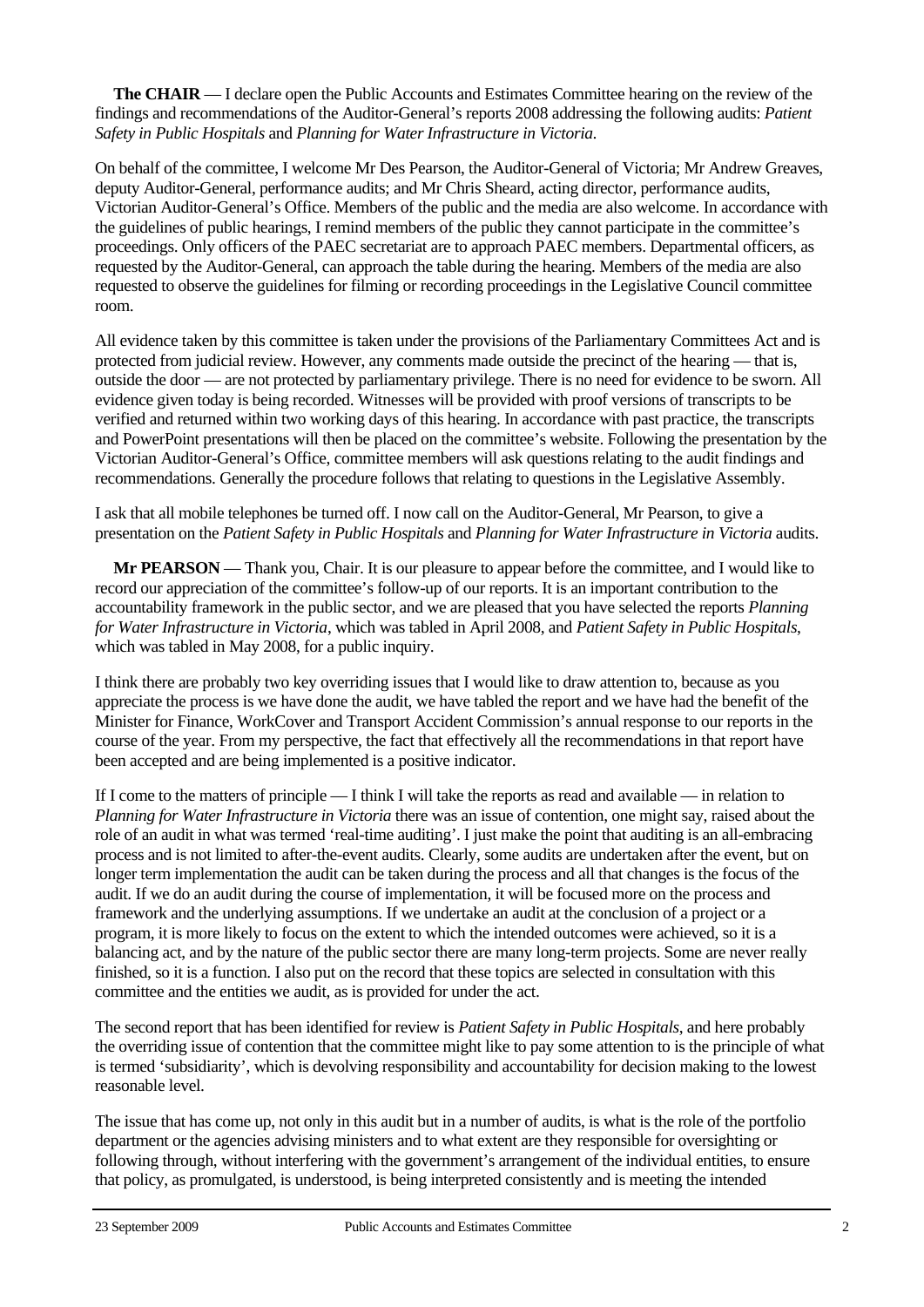objectives. And if there is evidence that it is being interpreted quite differentially or that the policy is not achieving the intended objectives, what is the obligation on the department, for instance, to raise that issue and either have it addressed or address it? With those comments, Mr Chairman, I refer back to yourself for any questions.

**The CHAIR** — Thank you very much. We have obviously the original audit reports, which include some responses from the audited agencies. We also have the Minister for Finance, WorkCover and the Transport Accident Commission's response which was issued in December last year, and then we have had the questionnaires which we have provided to you and also provided to other witnesses who are coming before us.

Can I take up to start off with the issue of subsidiarity, which you have mentioned, which is something of interest and concern to the committee in respect to the role of lead departments, particularly I know — well, it is now the Department of Health — the Department of Human Services and where there is a whole range of outlier, if you like, not quite agencies but in some cases they are agencies because when you get to the hospital boards they are quite considerable agencies in their own rights as well as individual institutions. I agree with you there has been a bit of a tension between your perception and the department's perception and indeed this committee's perception in regard to what is the role of the central agency.

Could I ask you to, bearing in mind this particular one on public safety in public hospitals, talk a bit more about your views on subsidiarity and the role of the Department of Human Services, because clearly there is a difference of views between yourself and the major agencies?

**Mr PEARSON** — My view is clearly driven by value for money for the taxpayer and the sector should be a holistic system, and clearly we are not always going to have black-and-white answers along the way. But I suppose my understanding of the principles of the Westminster system and public administration is that probably the default option for residual responsibilities is the department is an institution to serve and support the minister of the day, and when you get a range of statutory bodies that have clear obligations under their enabling legislation but there is a policy framework operating, my reading is I see the central department role not ending with the development of the policy. I see that as a major component of their task but, like any management framework, you expect an oversight review and feedback loop to operate. That is the area where I think our audits have been showing up — that that feedback loop is either non-existent or not operating effectively — because when we have gone and looked at a range of agencies applying a central policy we have found a great diversity in application, and to varying degrees this places a question on the effectiveness of the outcomes being achieved.

At the moment, I suppose, the audit view is that that feedback loop should inform revision to the policy or clarification of provision of guidance in terms of interpretation or application, whereas if I am reading the responses from the agencies, they are saying, 'No. Generally speaking our job is to write the policy and we have issued it. We do not have an obligation'. And I have to agree there is no explicit directive for them to do it, but I think it comes back to prudent management: when a manager's job is finished is when the intended outcomes have been reasonably assured.

**The CHAIR** — I think it is more than a feedback loop. I think the issue is more should you require them to almost replicate and parallel risk management actions, which may in some arguments better reside in the individual agencies, as long as there is an overall structure and policy. Whether the main agencies should actually replicate and have a responsibility for close replication — I think that is the issue.

**Mr PEARSON** — Again, I think it is a horses for courses, because there will be times when you want a narrow set of parameters; there will be other times where a broader set of parameters is needed. But my underlying concern is that it is not evident that anybody is purposefully addressing what I see as a significant shortcoming that is impeding the achievement of intended outcomes.

**The CHAIR** — I am sure we will take this one a little bit further.

**Mr WELLS** — I draw your attention to the foreword that you wrote.

**Mr PEARSON** — In the patient safety?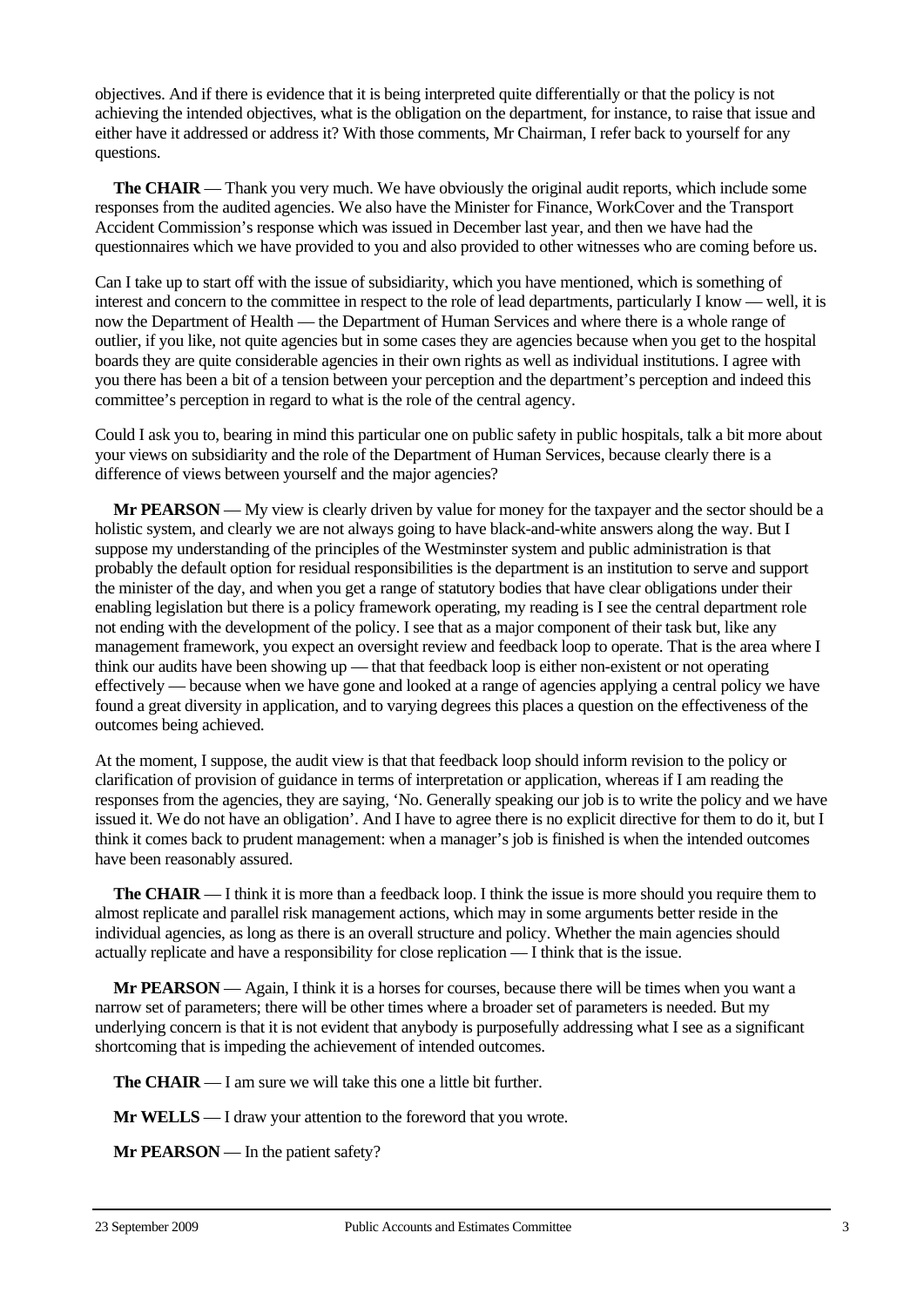**The CHAIR** — We are doing the patient safety first. We will do that for about half an hour or three quarters of an hour, and then we will do the water one.

**Mr WELLS** — In the second paragraph you said:

The DHS has made considerable progress in developing a statewide patient safety system since the 2004 audit report however a concerted and focused effort is urgently required to reduce the number and severity of clinical incidents. There is duplication at all levels of the current system, and roles and responsibilities remain unclear. A statewide patient safety system which facilitates continuous improvement now needs to be in place.

You also suggest that studies suggest that clinical incidents are associated with about 10 per cent of hospital admissions and about 50 per cent are avoidable. Could you indicate to the committee the extent of your particular concern about the number and severity of clinical incidents and perhaps paint a picture of what you think is occurring in the hospital system which leads to the occurrence of such incidents? Additionally, do you believe that the cost to Victoria has increased to a figure in excess of the \$511 million annually calculated in May 2008, which is referred to on page 1?

**Mr PEARSON** — I will ask Chris Sheard whether there is more detail he can go into, but this is where I come from from the point of the report. My concern is — and I will ask Chris to help me find it — as I recall it, Victoria was the only jurisdiction that did not have a central coordinated record of the incidence of these incidents. In consequence, we had to refer to broader indicators. That is on the basis on which I made those comments. This comes back to the expectation of a prudent manager. When we do a performance audit our first approach is effectively to say to the agency, 'How well are you doing?'. Invariably they will say, 'Very well'. We then ask for the substantiation to demonstrate to us how they know how well they are going, and this is a broader issue because of the underdevelopment of the performance management systems in the public sector. Generally speaking, that framework is where the difficulties start. My recollection on this one is there were records at the individual hospital health service level but they were not been brought together at the central level.

The consequence was that when we look more broadly and brought in the research about the broader indications the department was not in a position to demonstrate whether Victoria was better or worse than that. That is why in my foreword I said it needs to be urgently developed.

**Mr SHEARD** — I would agree with that. When we did the first audit in 2004, tabled in 2005, we found that patient safety was not that well developed in hospitals. When we went back and looked in 2008 it had improved a lot. However, one of the big gaps was the lack of a statewide monitoring systems for hospitals. Each had made improvements in the data they collected and the governance around risk management within the hospitals, but still there was a big gap in the knowledge about how many incidents were happening, what type of incidents; it was not all put together. There did not seem to be a concerted statewide effort to identify trends and patterns and make improvements and identify ways to reduce the number and severity.

**Mr WELLS** — Just as a follow-up, the 10 per cent and 50 per cent, on what research do you base the 10 per cent of hospital admissions through clinical incidence and about 50 per cent being avoidable? On what basis have you come to that conclusion?

**Mr SHEARD** — That is at page 8 of the report. There is a footnote down the bottom. I believe it is from that report. That where the \$511 million comes from.

**The CHAIR** — That was the *Medical Journal of Australia*.

**Mr SHEARD** — Yes. I think DHS's response in the appendix identifies the reports that we are talking about as well, where some of those figures come from, because they have some comments to make about that data. We have tried to find a well-regarded study that is an indication of the number and extent of clinical incidence on the basis that we could not get any data from DHS around the extent of clinical incidents in Victoria. That is the big gaps in our knowledge.

**Mr WELLS** — The point of the question is: how verifiable are the 10 per cent and 50 per cent figures from your point of view as auditors?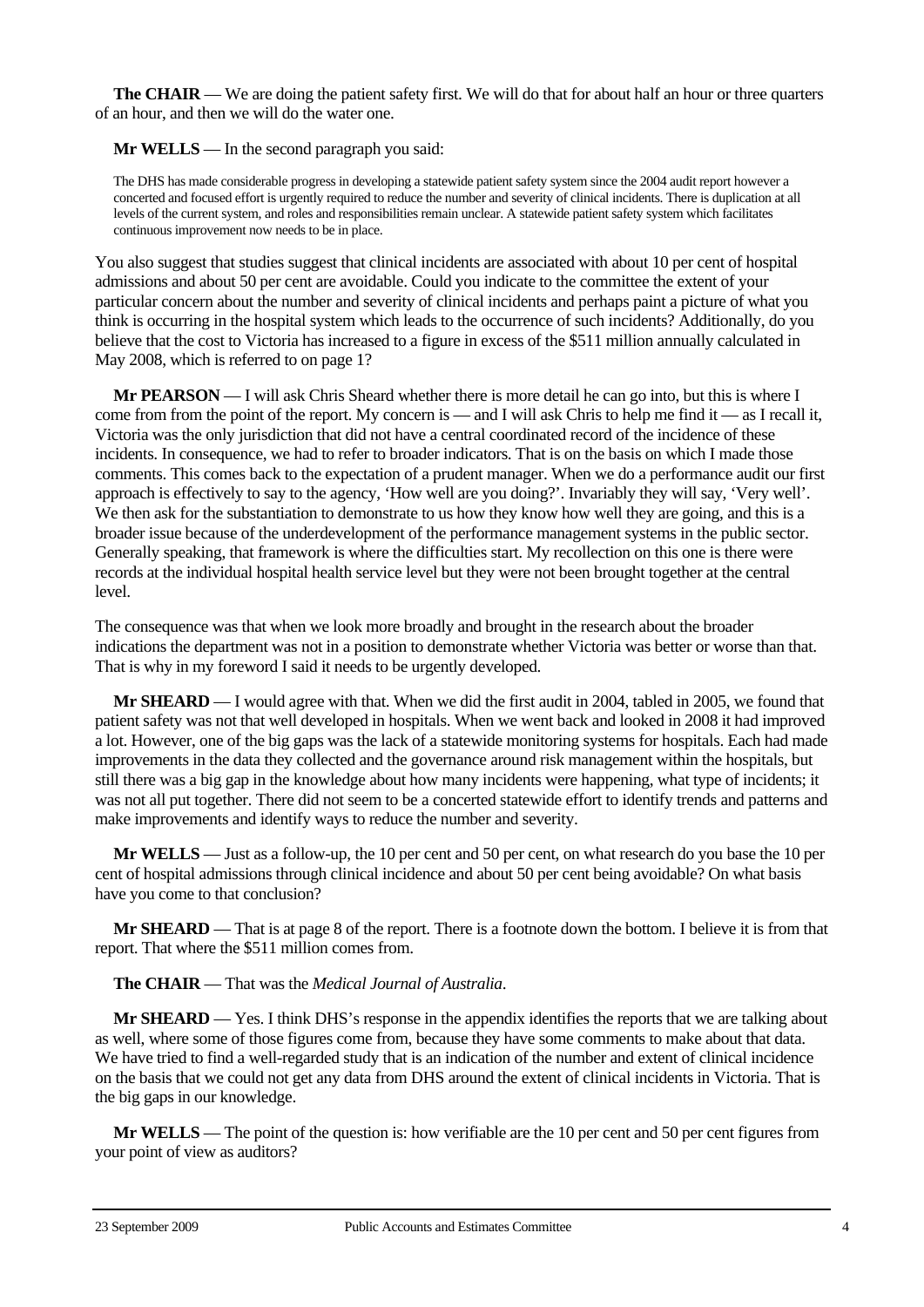**Mr PEARSON** — From our point of view as auditors, they are an authoritative reference source in the absence of the department being able to demonstrate what the actual situation was in Victoria. The normal accountability expectation is that the administering agency should be able to demonstrate its performance. Our first step if they can do that is to do our audit checks to provide assurance that you can rely on that framework. But if the framework does not exist, we have an in-principle thing that we think they should be able to report it, so you look more broadly to identify alternative reference points, and that is what we did to illustrate the implications.

**The CHAIR** — Despite what pages 45 and 46 say, you felt that reference on page 8 had a higher value?

**Mr PEARSON** — Yes, due to the absence of a reliable framework.

**Ms MUNT** — Can I just follow up on that a little bit, on the implementation of recommendations that are made in the report. What do you see as the steps that the department should take towards the implementation of the recommendations? And do you have time frames for that?

**Mr PEARSON** — No. In fact that is probably an area I would suggest is an area for the committee to explore. It comes back to the role of the auditor, again, in terms of the watchdog versus the bloodhound. We do the audit, assess the areas that you would expect to be addressed, we give credit where it exists, we draw attention to where there are deficiencies and make recommendations. The department's initial response is the first response; the second one is the Minister for Finance, WorkCover and the Transport Accident Commission's coordinated one. Again, this is where our independence comes in. It is a management responsibility to accept or not those recommendations, and the ones they accept to prioritise them in an appropriately structured way and do an implementation in accordance with priorities in this particular area and broader and against resources available.

**Mr DALLA-RIVA** — I just want to follow up on Mr Wells's earlier statement. On page 8 you refer to the footnote — this is about the clinical incidents associated; about 50 per cent are avoidable. I noticed on page 45 the audit report states that 50 per cent of adverse events could be avoided, and the DHS is saying this comes from literature emanating from the USA in reference to idealised circumstances. You have relied on an American study, on USA literature emanating from the USA, about what may or may not be occurring as percentages of clinical incidents in Victoria. Do you think, following up from Mr Wells's question, there is much reliability in what you have reported as auditors? Do you think that would be acceptable?

**Mr PEARSON** — I would argue unreservedly — —

**Mr DALLA-RIVA** — From the USA?

**Mr PEARSON** — I think there would be agreement that adverse events are something to be avoided, and it is accepted as a significant issue in the program area. When the agency has not got a tight handle on how it is operating and it is a significant issue, in the absence of the agency being able to demonstrate that it is discharging its accountability obligations reasonably, as the auditor part of the decision-making process is whether to raise it just as a point of principle or to add a bit of an imperative to it. I think it is quite reasonable to go to relevant professional research and journals to try and illustrate the implications of it. Okay, it is from a different jurisdiction, but let us take it in broad terms, even if you can reduce 50 per cent to 25 per cent — to me 1 in 2 is a very high incidence that intuitively we would prefer to avoid.

**The CHAIR** — Yes, but using that reference implied that it dealt specifically with Victorian circumstances. Yet, as Mr Dalla-Riva has pointed out, the footnote at pages 45 and 46 shows it actually relates to a Harvard study some five or more years before. It does not relate to circumstances in Victoria. The department quoted three studies which related to Victoria, but you did not choose to quote them on page 8. That is the point you are making, isn't it?

**Mr DALLA-RIVA** — Yes. I am just trying to get a feel for the reliability of the data that comes out of DHS; the fact that you could not rely on the figures or that it does not have figures. Would that be systematic of the way the department runs in your view in trying to get some figures out of it?

**Mr PEARSON** — Were the other references provided to us during the course of the audit?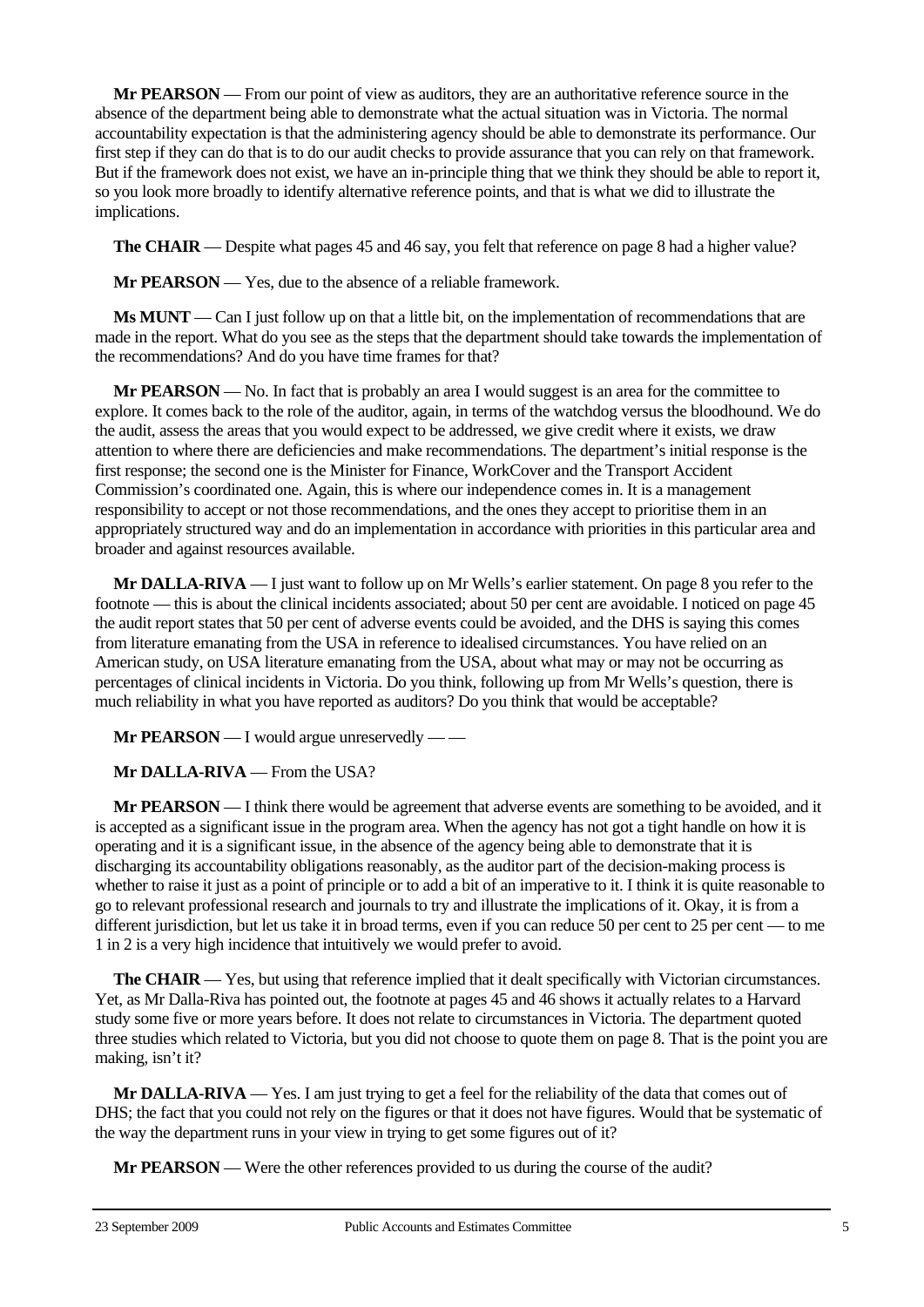**Mr SHEARD** — No, the other references were not provided to us.

**Mr PEARSON** — If I can address the issue of what we put in the report, we put in the report the information that comes to our attention after due inquiry and engagement. We are quite open about that, and I accept there will always be an element about the suitability of our questions and genuine misunderstanding, but I think there is a obligation on our part to be as searching and broad in our coverage and there is an obligation on the agency not to take a literal interpretation of our questioning but to engage and ensure that all relevant information is available to us.

**The CHAIR** — But when you use it in paragraph 2 of the summary without a straight statement and you have elsewhere in the report, tucked away in appendix 4 or something or other, the department's view of these scientific studies, is that not gilding the lily a bit?

**Mr PEARSON** — No, in fact I just bring the committee across the approach to audit, which is a very open and transparent approach. Now they are getting up to four years, and in this case probably two to three years notice, that the audit is going to occur in the annual plan. We have an engagement letter where we engage them at the commencement of the audit process and confirm with them their contact who we will consult with, parallel to consulting with your committee and developing the audit specification. I would have to check the specifics on this job, but generally speaking we provide a 25 per cent briefing, a 50 per cent briefing and a 75 per cent briefing, and we may have issued issues papers on the way through for particular issues that arise. At the conclusion of the audit process we prepare a preliminary draft report which the agency sees, and we invite their confirmation of facts and context and any comment back, which we then consider and incorporate prior to issuing the section 16 proposed draft as required under the Audit Act. If an agency chooses not to introduce information into the process until that late stage, and if they choose to do it in however many pages it is after all that engagement, I am sorry I do not apologise for putting it into this appendix.

**Mr DALLA-RIVA** — But the reference to the \$511 million which Mr Wells and the Chair have alluded to — that total cost to Victoria's health system was estimated at \$511 million — is based on evidence of a report shown in footnote 1, which the department has referenced to literature published back in 2001 from the USA. The figure may indeed be well over that, or it may be well under.

**Mr PEARSON** — It could be, but we do not know.

**Mr DALLA-RIVA** — We do not know.

**Mr PEARSON** — And from my perspective, and I suggest from your committee's perspective, the more pertinent point is: why does the department not know? They have accountable officers.

**Mr DALLA-RIVA** — The minister was here recently at a Public Accounts and Estimates Committee hearing being grilled about his own figures. This probably just reaffirms the debacle that is going on there.

**Mr SHEARD** — Footnote 1 on page 8 refers to a 2006 Australian journal article referring to 2003–04. At the time that would have been the most current information we had around the costs.

**The CHAIR** — I have not read the article. I am not sure Mr Dalla-Riva has read the article. The department says this is based on a 1995 study of the Harvard medical practice in idealised circumstances rather than in Victorian circumstances. I guess we are not going to be able to answer that one today.

**Mr PEARSON** — That is fine.

**Mr DALLA-RIVA** — No, but it is interesting.

**The CHAIR** — The department might be able to throw some light on it, or maybe we will ask some professor of medicine from Monash or Melbourne universities.

**Mr PEARSON** — I am sorry, but from my perspective — and I will watch for your report with interest basically we have done an audit and something you would expect the management to be able to provide and to substantiate was not there. I suppose we could make the point and leave it there, but to try to illustrate the importance of that issue we have drawn on — —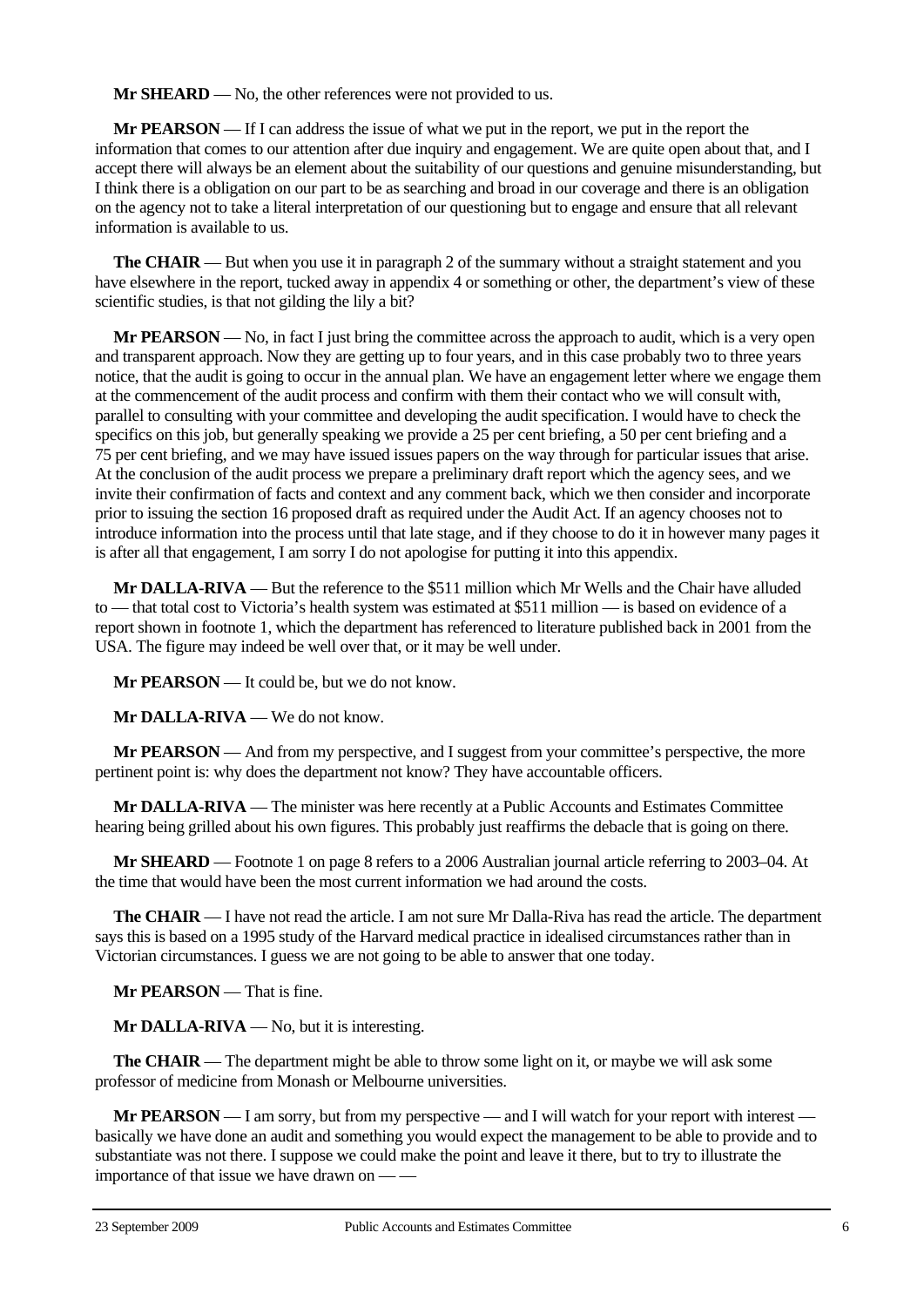**Mr DALLA-RIVA** — Wouldn't it have been better to do that?

**Mr PEARSON** — Sorry?

**Mr DALLA-RIVA** — Would it not have been better as an auditor to do that — to say, 'There are no figures, and we are relying on' — —

**Mr PEARSON** — We did.

**Mr DALLA-RIVA** — Anyway, thanks.

**Mr PEARSON** — Where is the reference? I am sorry, I recall there is a specific reference.

**The CHAIR** — I just want to correct the record. I said a 1995 Harvard study; it was actually a 1991 Harvard study regarding idealised circumstances.

**Mr NOONAN** — Des, you have already pointed out that Victoria is the only state without a statewide monitoring system to collect patient data. I note on page 4 in the department's response that there is a substantial project under way on the incident information system which started in 2006. The department outlines some outcomes already achieved on this project. Obviously there is some detail about work still remaining. I wonder whether or not you are in a position to advise the committee about the framework that has been established and the pathway that has been set for this particular project. Is there any consistency with other jurisdictions, given that they have already undertaken this work? If there are consistencies and you know about them, some information about how it works in other jurisdiction would probably be useful to the committee. I suppose from reading through the report I have been thinking: how do you make this process reasonably mandatory in terms of reporting incidents, because there are ramifications for reporting and for not reporting?

**Mr SHEARD** — I will start with the last point first. Mandatory reporting is very difficult because if you mandate it, evidence shows that doctors and clinical staff will be less likely to report incidents. I think we have to accept that voluntary reporting is the way to go and just accept the limitations of that. We have not gone back and looked at the incident information system that they are implementing since we did this report. I think there is a bit of an update in the response we gave to you in the questionnaire about where they are at. You will probably need to check with the department exactly where they are up to in implementing that.

Similarly with the consistency with interstate systems, again we have not done any work subsequent to this. I am not sure how consistent they are trying to make it. I think from memory that each state has a different system, so there is a chance that it may be separate in each state.

**Mr NOONAN** — I suppose when this report was done all the other states already had systems implemented?

**Mr SHEARD** — Yes, they had systems implemented when we did our first report in 2005.

**Mr NOONAN** — Right. You are not in a position to give us a sense of what Victoria is developing and how robust that might be compared to the other systems?

**Mr SHEARD** — When we went back and did this report they were in the midst of developing parts of that system. I think they were developing data definitions at the time. It was a key part of the process. I think they were about to go out to tender around the time we were finishing, or they were planning to go out to tender, or someone had developed a system of software behind it. That is where we got up to at the time. I think we noted that they were developing it, but whether or not they have since then I am not sure.

**The CHAIR** — I think they went out to tender in September or October of 2008.

**Mr RICH-PHILLIPS** — In the report you make comment on the duplication between different levels within the Department of Human Services.

**Mr PEARSON** — Sorry, what page is that?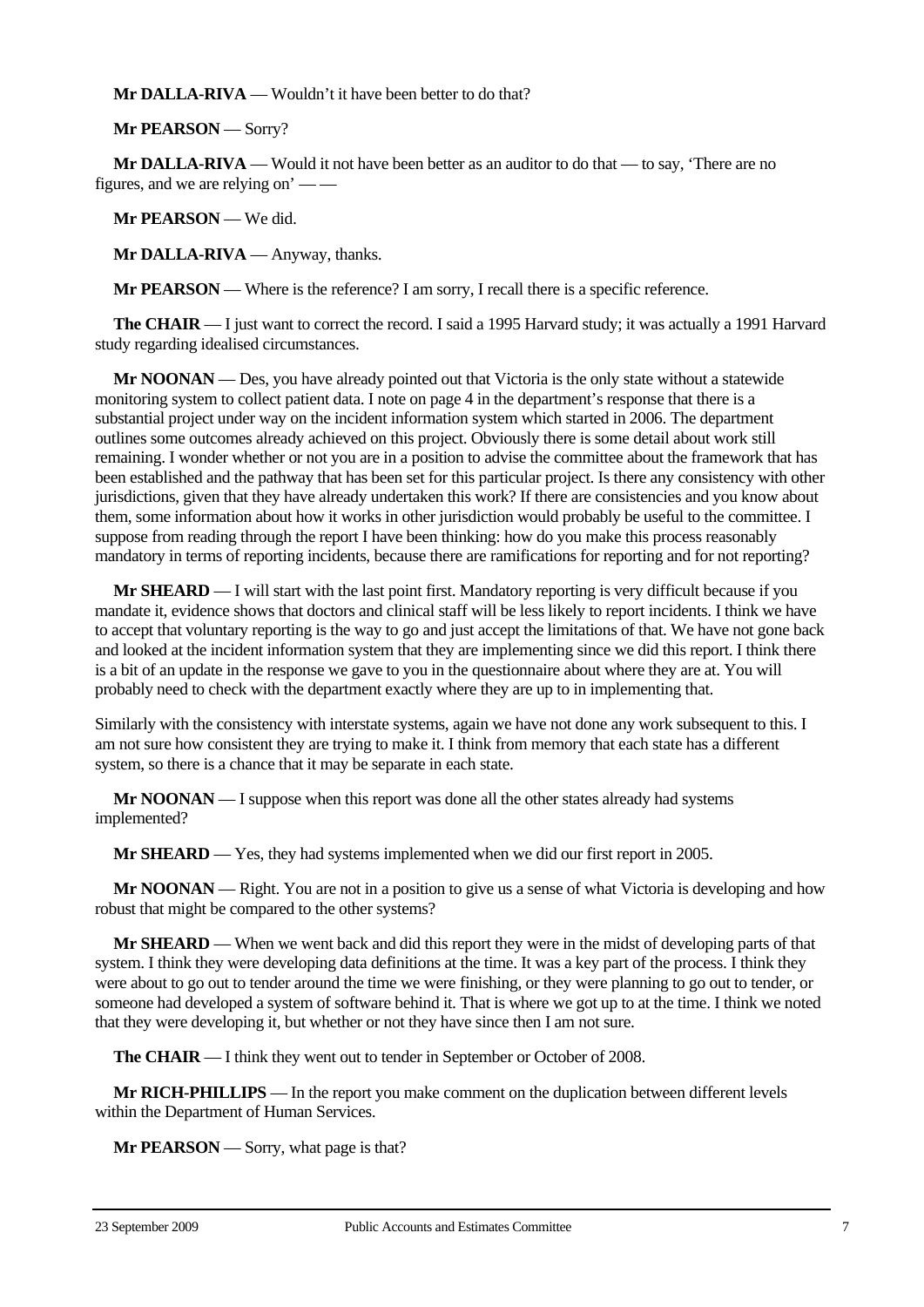**Mr RICH-PHILLIPS** — It is in the foreword. You amplified it on page 20 of the report, commenting on the duplication between levels within the department and the lack of clarity as to responsibilities within the department for patient safety. Can you elaborate on the concerns there? You have highlighted in the report an overlap between the statewide quality branch and the Victorian Quality Council roles. Can you also comment on progress subsequent to this report that you are aware of?

**Mr PEARSON** — I will ask Mr Sheard to go into the detail, but we really cannot give you anything on the progress since the report because our role is to review an area, identify the matters of significance and report them.

**Mr RICH-PHILLIPS** — And nothing has come to your attention that suggests progress has been made?

**The CHAIR** — You might want to also take into account that it was an internal review and you were there looking at the time they were doing the internal review as well.

**Mr SHEARD** — Yes, that was all happening at the same time. I think we mentioned in our response to you that a clinical governance framework was developed and recently released, and that has some statement of the different roles and responsibilities for some of the bodies involved in patient safety — not all of them, but some of the key ones. I think it describes DHS's role and what they would be expected to do and what the hospitals and health services would be expected to do. So there has been some progress in trying to elaborate and remove the duplication in roles and responsibilities, but you are probably best to follow up with the Department of Health about where they have got to with that and the extent to which they are reducing that.

**Mr RICH-PHILLIPS** — Does VAGO have a view on how adequate that is in terms of addressing those concerns?

**Mr PEARSON** — Our view is the situation at the time we did the audit.

**Mr RICH-PHILLIPS** — Yes, I understand that.

**Mr PEARSON** — That is informed by the understanding that the world is never perfect, but value for taxpayers dollars and effectiveness of program delivery is where you get optimal utilisation of relevant resources, and if you have two branches it is better to have a clear delineation of responsibility and an assurance that their initiatives are complementary.

**The CHAIR** — Are you happy with that?

**Mr RICH-PHILLIPS** — No, but it is the view of DHS.

**The CHAIR** — I am not too sure either.

**Mr PEARSON** — This is an issue, I suppose, we have in terms of your examining us. In a sense you have effectively the sum total of our 'wisdom' at a point in time, and we move on to other audits.

**The CHAIR** — Maybe just to follow up on that, if Mr Rich-Phillips allows, you were there while they were implementing the review of the branch, and you saw the review of the branch and what the recommendations were. Were you satisfied that that review and what it was intending to do was going to deliver what you thought was necessary for the role of the DHS branch? Is that a reasonable way of putting it?

# **Mr RICH-PHILLIPS** — Yes.

**Mr PEARSON** — Again as an auditor, clearly if we saw a fundamental flaw in their framework, we would raise it, but at the time we were there it was a plan. No matter how effective you are in planning, a good plan assists with implementation, but it is not a good indicator of actual delivery.

**The CHAIR** — I guess what we are asking for is referred to in the third paragraph on page 21, which relates to the change in the role of the SQB, which is the safety and quality branch. While you say what the new responsibilities are, did you have a view during the audit that this actually got that list of responsibilities right?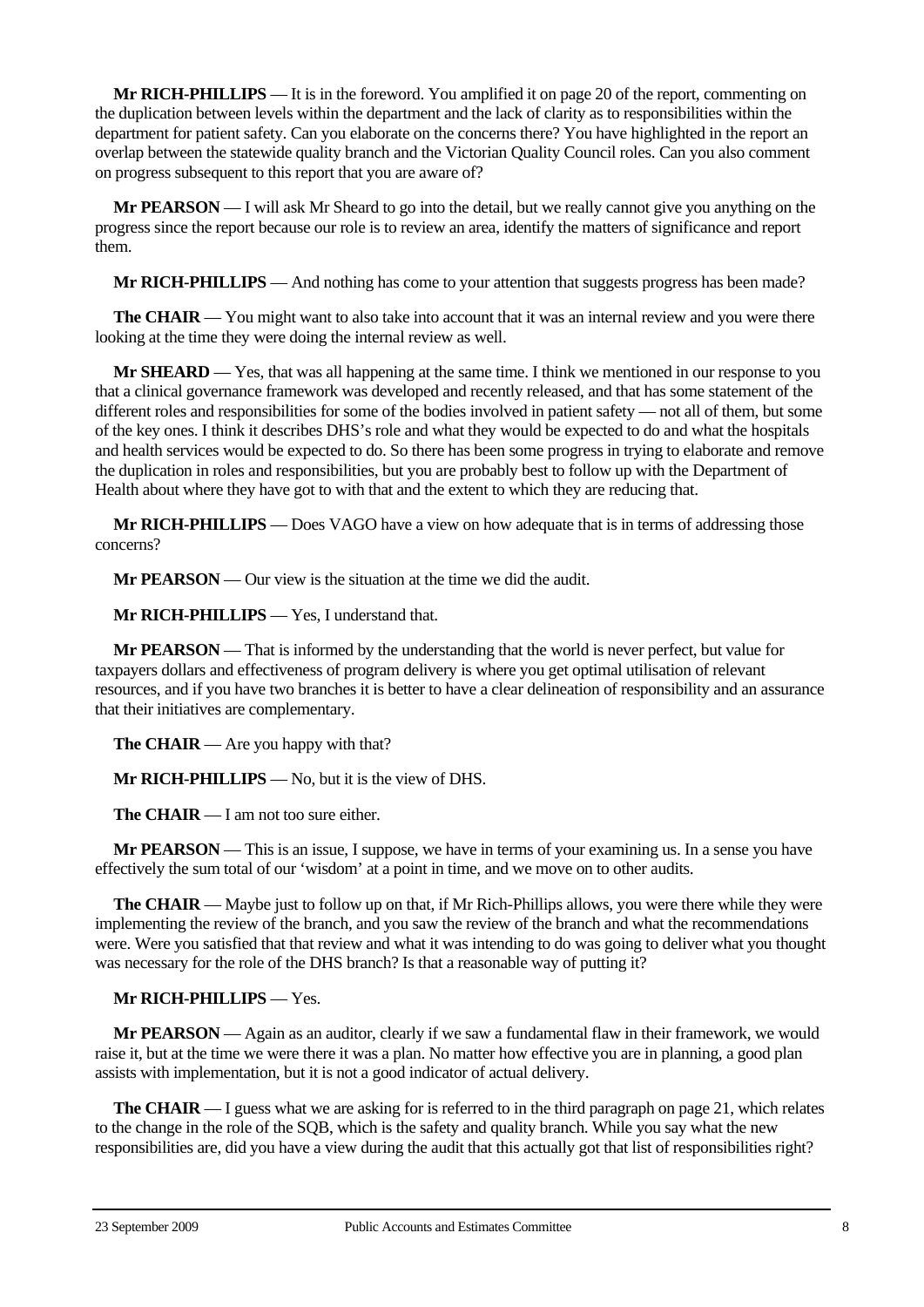**Mr PEARSON** — The first line of the next paragraph said DHS was unable to provide further detail regarding these responsibilities, so the split of responsibilities prima facie was okay, but you need to go beyond the words to understand.

**The CHAIR** — You did not at that stage come up with any sort of benchmarking view?

**Mr PEARSON** — No.

**Mr SHEARD** — From memory we got that report quite late in the process, so this is partly acknowledging that they had done a review. We got some early indication about what it was going to involve, but their level of detail about those dot points around their roles and responsibilities was not that clear and was not that well developed, and we have noted that in the report. It is something for you guys to follow up.

**The CHAIR** — It is a work in progress.

**Mr PEARSON** — Yes. We do not have audit evidence for it, but logically the things they are covering are the right sorts of things. But as we noted in the next paragraph, there was no detail.

**The CHAIR** — I guess that is one of the things you want to know.

**Mr SHEARD** — And how well they are implementing those now would be the interesting point.

**Ms HUPPERT** — In answering some of the previous questions you raised a few things you think would be advisable to follow up with the department. Do you have any other particular issues you think should be followed up that have not come out in your responses to date?

**Mr PEARSON** — Not specifically, unless my colleagues can put a finger on it. From our perspective, I would not have signed off the recommendations if I did not think they were legitimate and relevant. It is really a balance in the rate of progress in implementing in the wider context.

**Ms HUPPERT** — But do you have any particular concerns about the timing of the implementation of the recommendations? In one place they were talking about some courses of action and a time frame for delivery, for example, of the reporting. The reporting period seemed to be quite lengthy.

**Mr PEARSON** — Yes. My personal professional view here is that you have to approach things systematically and in a priority order, as the questioning today started. To me the first requirement is to get a handle on performance overall across the state so that you are then in a position to identify how individual entities within the sector are performing. And a general principle of management is that if you focus on the extreme outliers you will get the greatest gain until you have an overarching situation and you can work through. So the fact that there was not a system in 2004 when we did our first audit and that four years later there was still no system and there was a work in progress commenced is, to me, probably a threshold issue, and I take on board the point Mr Sheard made about mandating and the pros and cons. But this brings me back to my opening statement about balancing subsidiarity with a systemic approach. If it is total autonomy and innovation, it is chaos at one end, and we all know that strict centralism is not going to be effective either. So the question is: how is the agency purposely working to get the measured directed approach that balances?

**Ms HUPPERT** — You did comment in your response to the department's response that the policy that they have developed in the area of clinical governance, for example, does link the clinical risk to the rival organisational risk, so clearly there has been work done on that area to find that balance

**Mr PEARSON** — Yes, and I think we have got to be realistic, too, that if in theory the balance is ever achieved, it has to be worked on to keep it reasonably in balance. So we are really working at trying to narrow the parameters of performance.

**Ms HUPPERT** — But there is some recognition from your office that that has been — —

**Mr PEARSON** — Yes, that they are working on it. So I would certainly be encouraging them to follow through to see that that is still developing.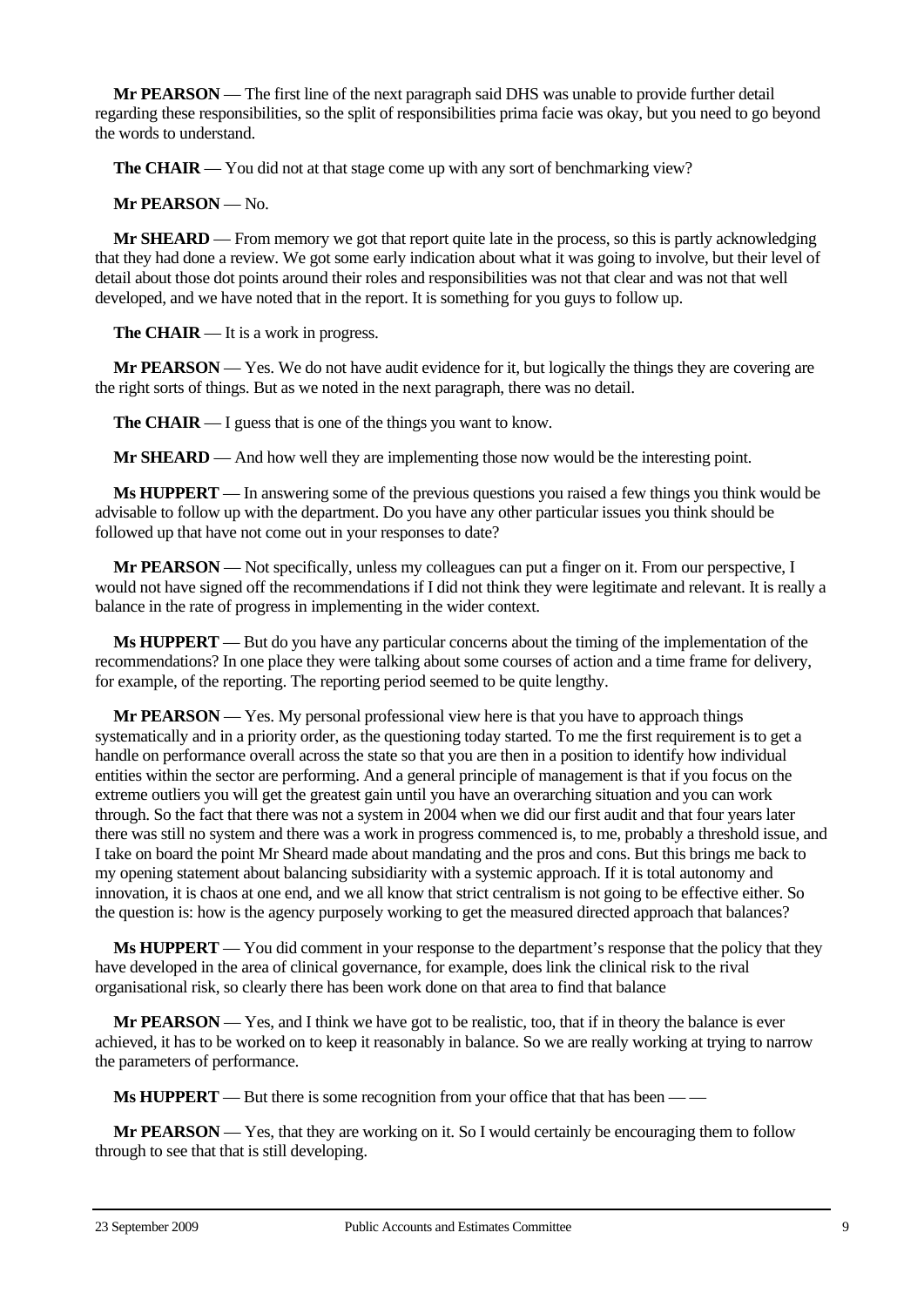**Ms PENNICUIK** — Mr Pearson, given the estimation you make based on research from around the world and in Australia that 135 000 people might be suffering an adverse or a clinical incident every year and that the department is saying that it will not have its system in place until next year, on my reckoning that is 675 000 people who would have suffered an event from 2005 until 2010, and that would have cost us about \$2.5 billion, on your figures.

### **Mr PEARSON** — Yes.

**Ms PENNICUIK** — Given all the recommendations you have made and the progress the department has or has not made since 2005 to 2008, I have two questions. One is: are you considering another follow-up audit, say in 2011, to see how it went in 2010, when it has said it will possibly have something in place? And given all those recommendations and the things you have asked to be put in place, do you think that the department then would be in a position to provide an overall figure for the number of clinical incidents et cetera that are occurring?

**Mr PEARSON** — I would hope in the future they would be in a position to provide that information. But as to whether we do a further follow-up, I would not rule it out, but I would reserve judgement on that in terms of what this committee thinks about the report and the department's response versus other priorities in the sector.

**Ms PENNICUIK** — Yes. Given the obvious concern in the community about the amount of cost in terms of personal patient cost and the cost to the community I think we need to know whether it has all come together into an integrated system that will actually work.

# **Mr PEARSON** — Yes.

**Ms PENNICUIK** — And also given that the second audit found that the recommendations of the first audit had not been put in place.

**Mr PEARSON** — Again, that is the purpose. As auditors we have no executive authority. Our only sanction is to draw attention to issues, and we have included reference to that research just to provide an indicator of magnitude, and certainly my feeling was that it was of sufficient magnitude to warrant timely attention. Our responsibility effectively stops at that point, but as you have intimated, it is certainly part of our topic scanning going forward. We will not rule it out, but by the same token if the committee as representative of the Parliament says, notwithstanding what I have put in the report, that that level is not of a particular regard, I would also take that into account.

**Ms PENNICUIK** — Yes. Just to follow up my question about whether those recommendations would get us to the point where we had a system where we could find this information, would that happen in 2010 or would it take a few years for that?

**Mr SHEARD** — Assuming they implement a system in 2010 and it is on schedule, then I would imagine a lot of how well they collect their data would be dependent on how the department rolls out that system and whether it requires hospitals to take on board that system and whether it requires them to submit that data in a consistent way across all of the health services of hospitals. It is, I think, quite important that they do that and that it is not left to hospitals to decide whether they are going to implement that system or parts of it. That is key to us. If they all do that, I would imagine not long after 2010 they should be getting some statewide picture of what is happening with clinical incidents.

**Mr PEARSON** — But until you get a coherent set of data it is very difficult to demonstrate how well you are managing it.

**Ms PENNICUIK** — Yes. Certainly on my reading I am not sure we are going to get that.

**The CHAIR** — So it will be rolled out completely by January 2011?

**Mr PEARSON** — Yes, on the projections we did at the time we did the audit.

**The CHAIR** — And they will be looking to do yearly reports and a follow-up report or reports as it becomes robust in terms of incident reports.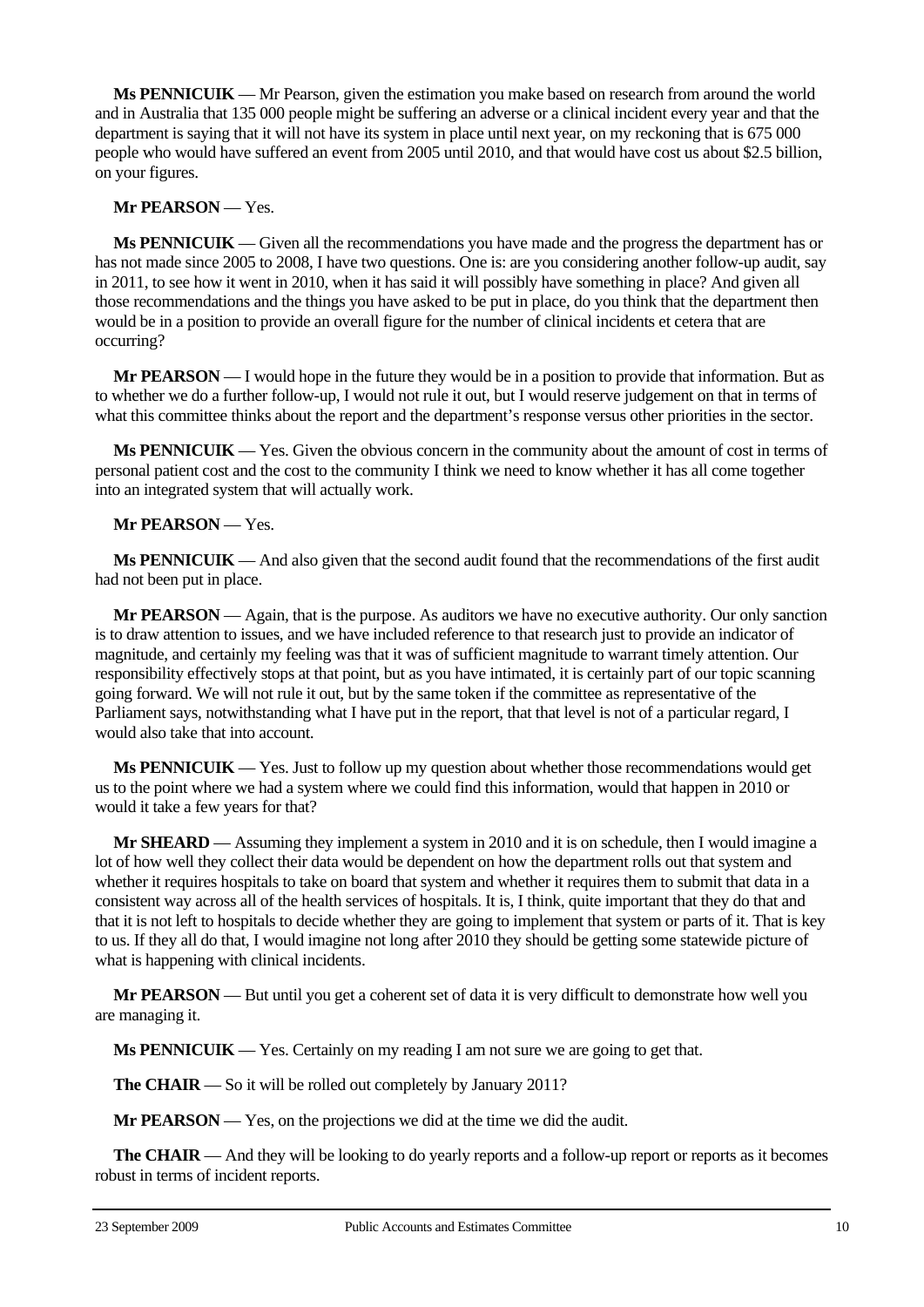**Mr SCOTT** — My question really is to Mr Sheard. I note that within health policy patient data and the management of data has been a fairly hot topic across the world recently. In other jurisdictions there is data that follows individuals through the system, so there is a single file that essentially contains all the medical history of that individual and that provides a system of management of data and is used within the system to obviously provide services but also deal with issues around clinical governance and other such issues. In terms of your views and your experience in this audit process, would such a system, which does not really exist in Australia in a systemic way at the moment, be useful in managing clinical governance?

**Mr PEARSON** — That is getting — —

**Mr SCOTT** — Getting into policy?

**Mr PEARSON** — That is getting into policy. From an accountability point of view and an efficiency point of view the answer would undoubtedly be yes. But you have to weigh that up against privacy and medical confidentiality and things like that.

**Mr SCOTT** — There are other policy issues; there is a whole range of issues.

**Mr PEARSON** — Our role as an auditor is that we come to that sort of situation with an open mind. What we try to do is ask: is the program manager's consideration comprehensive, is it robust, is it logical? That is the sort of audit test we do.

**Mr SCOTT** — With the indulgence of the Chair I will ask a follow-up question. You raised the issue of voluntary versus mandatory reporting. Speaking as someone who has been on the committee of a community health centre — and some issues arose around the relationship of medical professionals and their acceptance of clinical governance — did you see any issues that arose with what can be, I dare say, fairly haughty and proud individuals and their acceptance of a clinical governance framework and their willingness to participate in reporting processes? Did that arise? Because you raised the issue about voluntary versus mandatory reporting.

**The CHAIR** — Insofar as this relates to the follow-up of your question.

**Mr SCOTT** — It does; it raises whether it is voluntary or mandatory reporting.

**Mr PEARSON** — I think from our perspective that is for the administering agency to determine, and the audit role would be to review what was determined consistent with prudent practice, reasonable authority and precedent. We have an open mind.

**The CHAIR** — An open mind on whether it is voluntary or mandatory.

**Mr DALLA-RIVA** — I want to return to recommendation 4.1 which falls out of the chapter headed 'Monitoring performance in patient safety' on pages 28 and 29. The Department of Health — or DHS as it then was — has informed the committee that they are rolling out a new system for incident reporting in line with recommendation 4.1, and Ms Pennicuik mentioned it earlier. Given the importance of the reliability of the data for health services, what suggestions do you wish to make in regard to benchmarking for such reporting systems? Given that in your foreword in relation to that you said the time frame for delivery of this IIS project in 2010 is too long, are there any other concerns you have in regard to this particular project?

**Mr PEARSON** — The short answer is no, because in terms of the concerns and views I had they are in the report. I stand by that.

**Mr DALLA-RIVA** — Do you have any suggestions about benchmarking for such reporting systems?

**Mr PEARSON** — No, other than the audit approach. We would expect in the development of a system they would be casting around for a better practice elsewhere in Australia and elsewhere in the world and capitalising on that and avoiding reinventing the wheel.

# **Mr DALLA-RIVA** — Yes.

**The CHAIR** — So in conducting the audit on health services where one had 11 performance indicators and another one had 8, you did not have any view on whether some were better than others?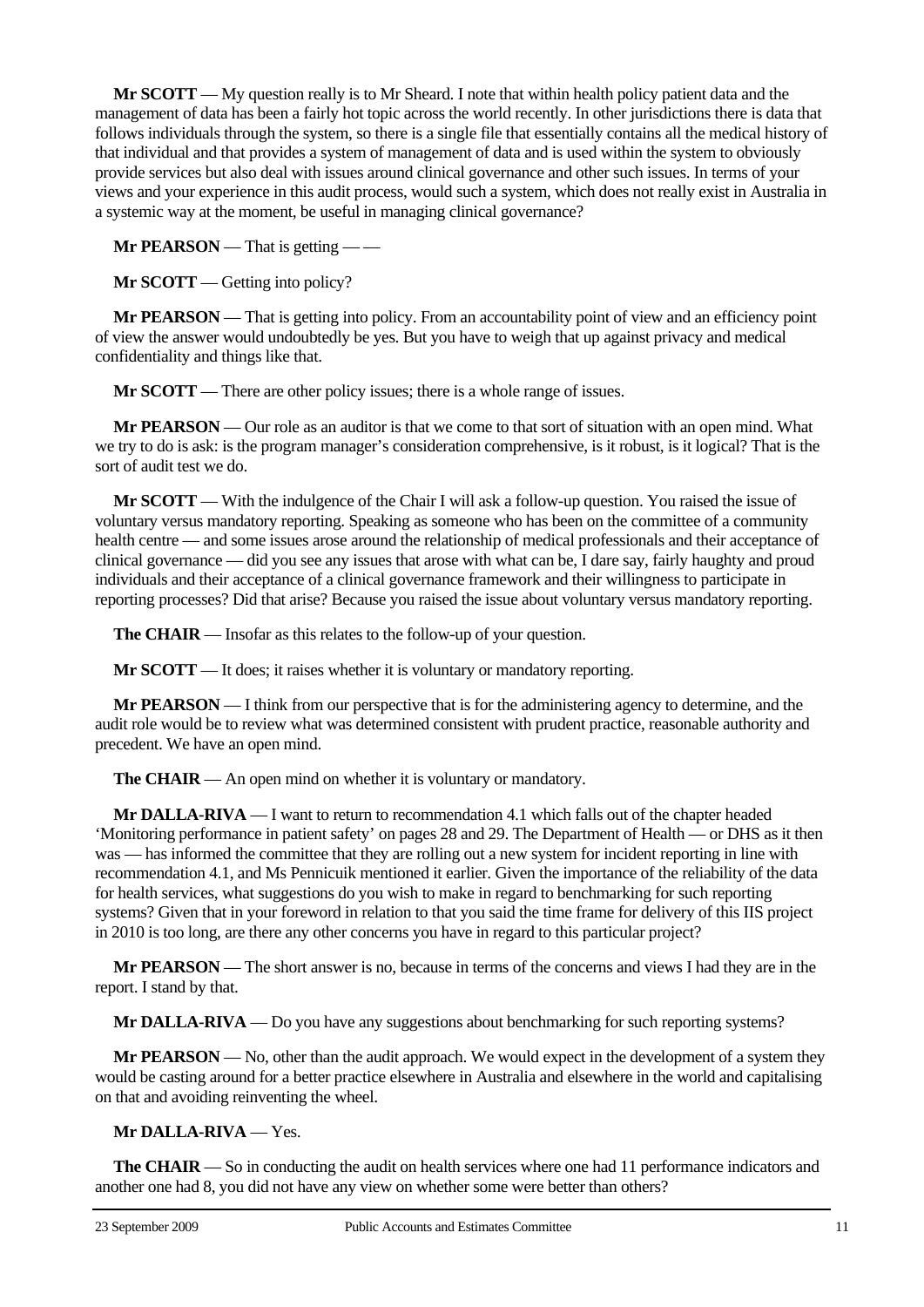**Mr PEARSON** — No. I would go so far as to say here that comes back to this issue about subsidiarity and that, as the auditor, the primary responsibility rests with management. I suppose I am signalling that of the 11 referred to, and there are 89 in total, there is a need for a degree of coordination. Here I use the private sector analogy that while the subsidiaries are autonomous units under corporations law, a holding company will lay out the ground rules and then do a degree of monitoring for consistent application. They will make exceptions and update their policy or guidance; they will note better practice and mandate that more broadly. But it is an act of monitoring, and I would argue that act of monitoring can be done without impinging on the statutory responsibilities of a board.

**The CHAIR** — I think audits should have some responsibility for commenting on what are appropriate benchmarks. You have commented on some benchmarks in regard to hospitals in another audit report, and basically you said that the national benchmarks which were agreed by everyone were actually insufficient.

**Mr PEARSON** — Yes.

**The CHAIR** — Yet you provided no guidance in this regard.

**Mr PEARSON** — What was the reference on this one? What page was it?

**The CHAIR** — Page 28.

**Mr DALLA-RIVA** — Yes, pages 28 to 29. It was about the incident severity.

**The CHAIR** — I guess it goes back to what is the modality of the way one operates.

**Mr PEARSON** — Again it is the context.

**The CHAIR** — I know you have produced a number of good practice guides which we as a committee think are very good, and we would encourage you to continue to do these things.

**Mr PEARSON** — They do not count as outputs.

**The CHAIR** — We will now look at water, because it is quite an important topic. We have your report. What was of interest to the committee in this one was that there seemed to be quite a robust discussion between yourself and the department in regard to the findings of the report. We read this one with some fascination. We were wondering whether this exchange is distracting from the main purpose when the idea is to come up with the best possible management arrangement to get value for money, as was pointed out, and we do that to seek performance. I was wondering whether you had any comments in regard to this one. I also note that you seem to have published the response and then you have put in your response, so you make sure you get the last word.

**Mr PEARSON** — Maybe I am old fashioned, but I thought the purpose of an audit was to get an independent informed view for others to take into account. That is an issue that I will raise further in a review of the Audit Act, but the current provisions of the act give me no discretion. I subscribe to procedural fairness and natural justice principles. But the Audit Act is specific that I must provide the entire report to every audit subject and I must include in full their response or an agreed summary. One takes the judgement at times when there is a prospect of getting an agreed summary that the lesser of the two evils is to incorporate it in its whole, and I think it speaks for itself.

**The CHAIR** — Where does that end insofar as under the act you are required to provide them with the full audit, which presumably under the act should include your response to their response, and allow them the opportunity then to respond to your response?

**Mr PEARSON** — Again you can hold me accountable. I have taken the view that I let them know of the issues that I have problems with and that I will making additional comment. I suppose if they sent me a letter further I would include that too. At that point I confess to being somewhat summary in saying, 'There will be a further comment in respect of these issues'.

**The CHAIR** — What processes do you have in place to try to minimise this sort of thing, because this is really front and centre of this report.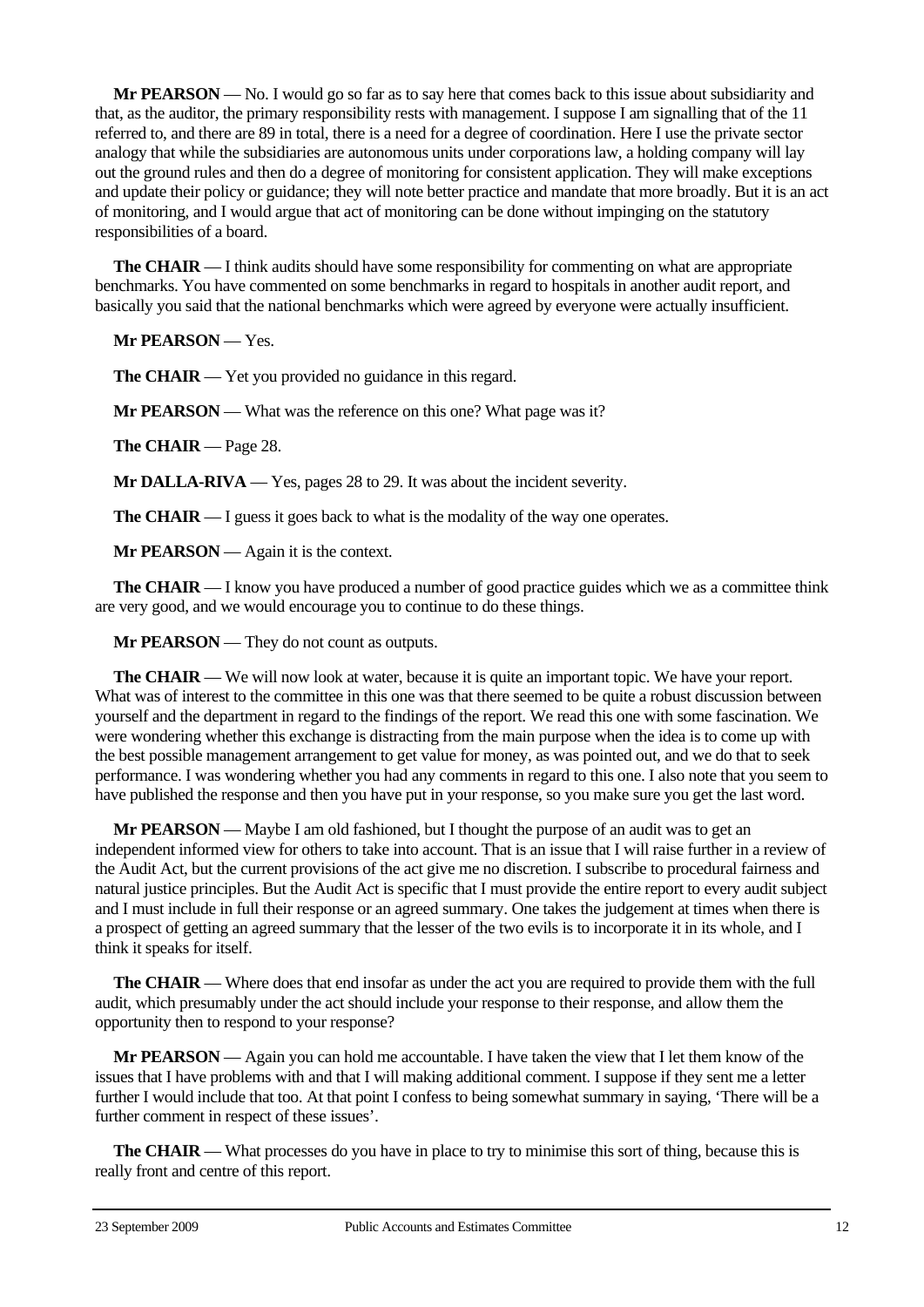**Mr PEARSON** — From my point of view it is an open and transparent system where there are no surprises, there is plenty of notice of the audits and there is plenty of engagement on the way through. I have taken up with a number of secretaries that there is a mutual obligation for them to honour that by taking reasonable steps to ensure that all information is on the table and that literal interpretations are not taken by an agency, which has happened from time to time, where they have taken an interpretation of the audit specification and determined that some information is not relevant to our considerations.

**The CHAIR** — So you have taken these steps since this report, because this is prior to this report.

**Mr PEARSON** — Prior to this report.

**The CHAIR** — And subsequent?

**Mr PEARSON** — And subsequent.

**The CHAIR** — What, through meetings with the secretary?

**Mr PEARSON** — Through meetings with secretaries as a group and individually.

**The CHAIR** — The main secretary — the Secretary of the Department of Premier and Cabinet?

**Mr PEARSON** — Yes. The secretaries as a group — the secretary of Premier and Cabinet and DTF — and other secretaries individually. We just use the provisions of the act, but audit is part of the accountability process.

**The CHAIR** — Are you satisfied with the response of the secretaries?

**Mr PEARSON** — Reasonably, but it is irrelevant whether I am satisfied. They are their own people. I can only promote the role of the Auditor-General as provided for under the act.

**Dr SYKES** — I should commence by welcoming the interactive nature of this hearing process. In relation to the conduct of the audit on planning for water infrastructure, were there any issues in terms of accessing truly independent expert advice from the major companies that are out there in the water industry, given that many of them in Victoria have the Victorian government as a major client?

**Mr PEARSON** — I will mention one thing before I respond to that. I will apologise in advance, but Ray Winn, who was the director who did this audit, is overseas at the moment, so unfortunately we have not got that hands-on detail. My broad answer would be that as auditors we were satisfied with the independence of the companies we used and the adequacy of the advice we got from other companies who would be contractors. That is part and parcel of the role of an audit. Clearly that raises our scepticism or level of inquiry, and we are alert to potential for conflicts and we guard against that or mitigate where we think it is an issue.

**Dr SYKES** — So that confidence goes forward with the next project review of the implementation?

**Mr PEARSON** — Yes.

**Dr SYKES** — You remain confident that you can get access?

**Mr PEARSON** — Yes. Again, it is an area where there will always be a bit of a delay. Obviously it is our decision and we do it purposefully, but there is broad consultation. We have a broader issue in relation to the estimated financial statements of the state in a different area, but clearly as an audit office we need economic advice to undertake that review and we go more broadly for expertise than immediately in Victoria at times.

**Dr SYKES** — Related to that is the other side of the coin — the information that you are able to obtain from witnesses rather than contractors.

**Mr PEARSON** — Yes.

**Dr SYKES** — Do you have any concerns about the accessibility of information from witnesses, in particular people on the water services committees, who often have a lot of both corporate knowledge and grassroots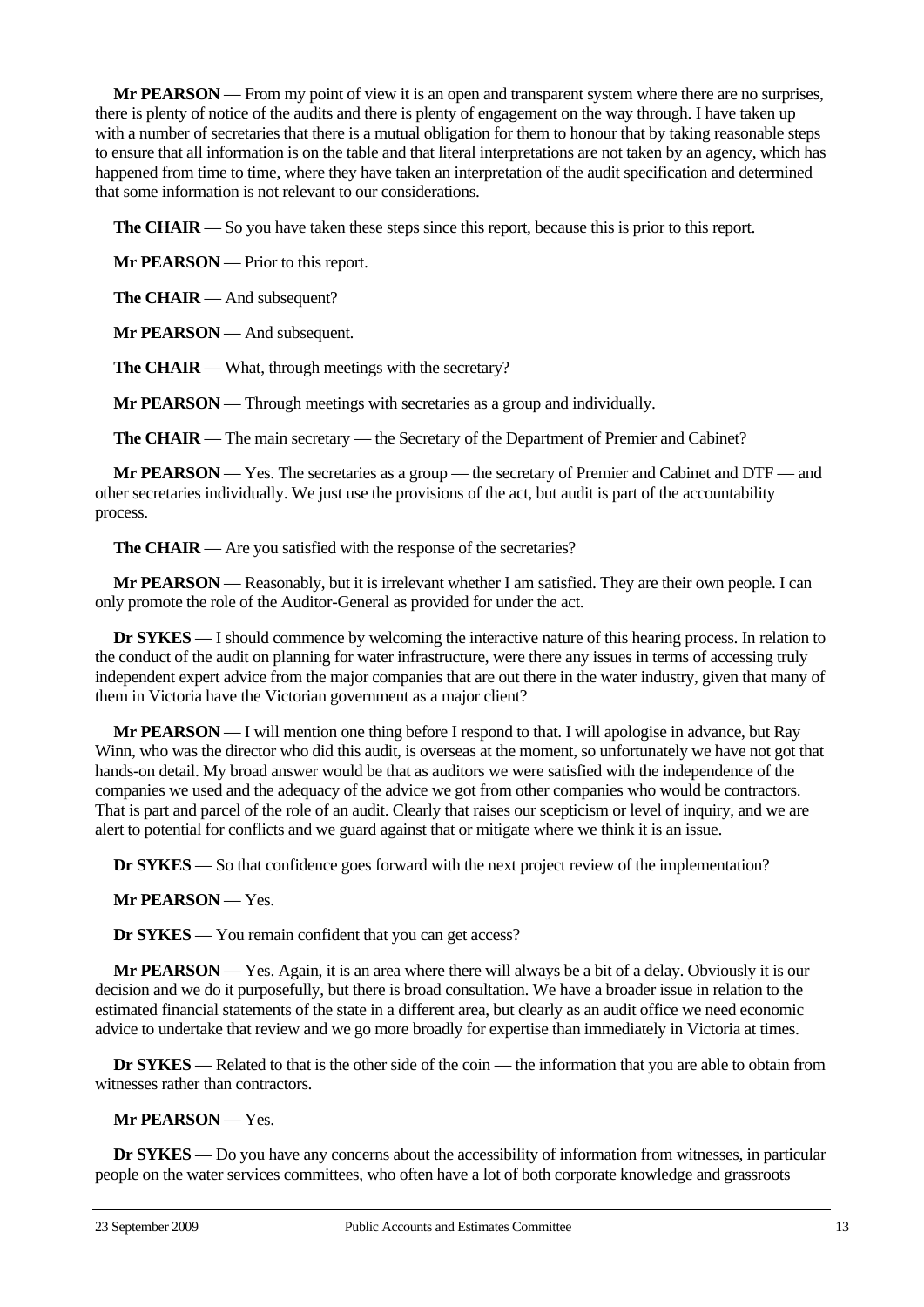knowledge, so they are very well placed to give you the combination of the policy and the operational practicalities as an organisation and as irrigators. Any concerns there?

**Mr PEARSON** — None other than the usual operational concerns, because we are all dependent on humans and we are not perfect. We have got a very rigorous methodology. We have got quite firm auditing standards. Probably the practical thing about the standards is we do not go to single sources for evidence. In a sense we will listen to a range of people, and where there is consistency we tend to accept that as a reasonable given, and where you get a divergence of view that is a trigger to go wider or deeper and explore it. That is where from time to time in audit reports we end up with disagreements. We will explore it and then reach a resting point. An agency might prefer a different balance of advice, but our role is to put that on the table.

**Dr SYKES** — One of the issues though as I understand it is people on water services committees, particularly the chairs, in fact sign confidentiality agreements or agreements that prevent them from commenting openly on matters about which they may have substantial knowledge.

**Mr PEARSON** — That overlaps with an issue I will be raising with the Audit Act, but the Audit Act does provide us with very strong powers and overrides confidentiality agreements, FOI and things like that in evidence to us, and we must keep it secret and use it appropriately in informing ourselves.

**The CHAIR** — So you have access to cabinet papers, for example.

**Mr PEARSON** — Yes.

**The CHAIR** — But you do not actually put cabinet papers in your reports.

**Mr PEARSON** — No.

**Dr SYKES** — I am just clarifying that the Audit Act does override that, so these people can speak openly without fear of — -

**Mr PEARSON** — Yes. Look, the Audit Act is that strong. It is a power we do not use lightly or regularly, but we can effectively summons them, put them under oath and examine them.

**Dr SYKES** — Thank you.

**Ms MUNT** — Can I refer your to recommendation 1.1? It says that the Department of Sustainability and Environment should:

revise the central region strategy to account for the changed assumptions and the infrastructure commitments within the Victorian water plan …

And then the response is:

DSE agrees with this recommendation. Revision of the strategy will occur within the time lines permitted in the strategy (i.e. within 10 years of publication), following completion of major projects within the Victorian water plan. This is expected post 2011.

I was wondering if you could tell the committee if you consider that this response is adequate. Do you consider that there is an urgency to review the central region strategy earlier than 2012? Are there any significant risks in the department holding off that review until 2012? If so, what do you consider those risks to be?

**Mr PEARSON** — That is a difficult area for me. If I take half a step back — and going back to the difference of opinion with the secretary — in the report we acknowledge an emergency situation arose and they had to act expeditiously. I cannot quote you the page, but I have kept quoting it when I have had discussion with the secretary. We gave credit. We said: 'There was an emergency situation. You had to respond and take shortcuts and get a result'. That is fine so far as it goes, but the accountability obligation means: 'In addition to that, you then need to retrace and mitigate the shortcuts'. I think this 1.1 is in that category.

Again, I do not have an executive role. I am not sure if one of my officers has a particular view, but to me after 2011 is a bit into the future given it is a pressing issue. I think I am going to dodge that question and turn it back to the committee. I think that is something for the committee to explore. It is not for the auditor to say when something should happen. We have clearly identified a need for revision, and the audit is focused on what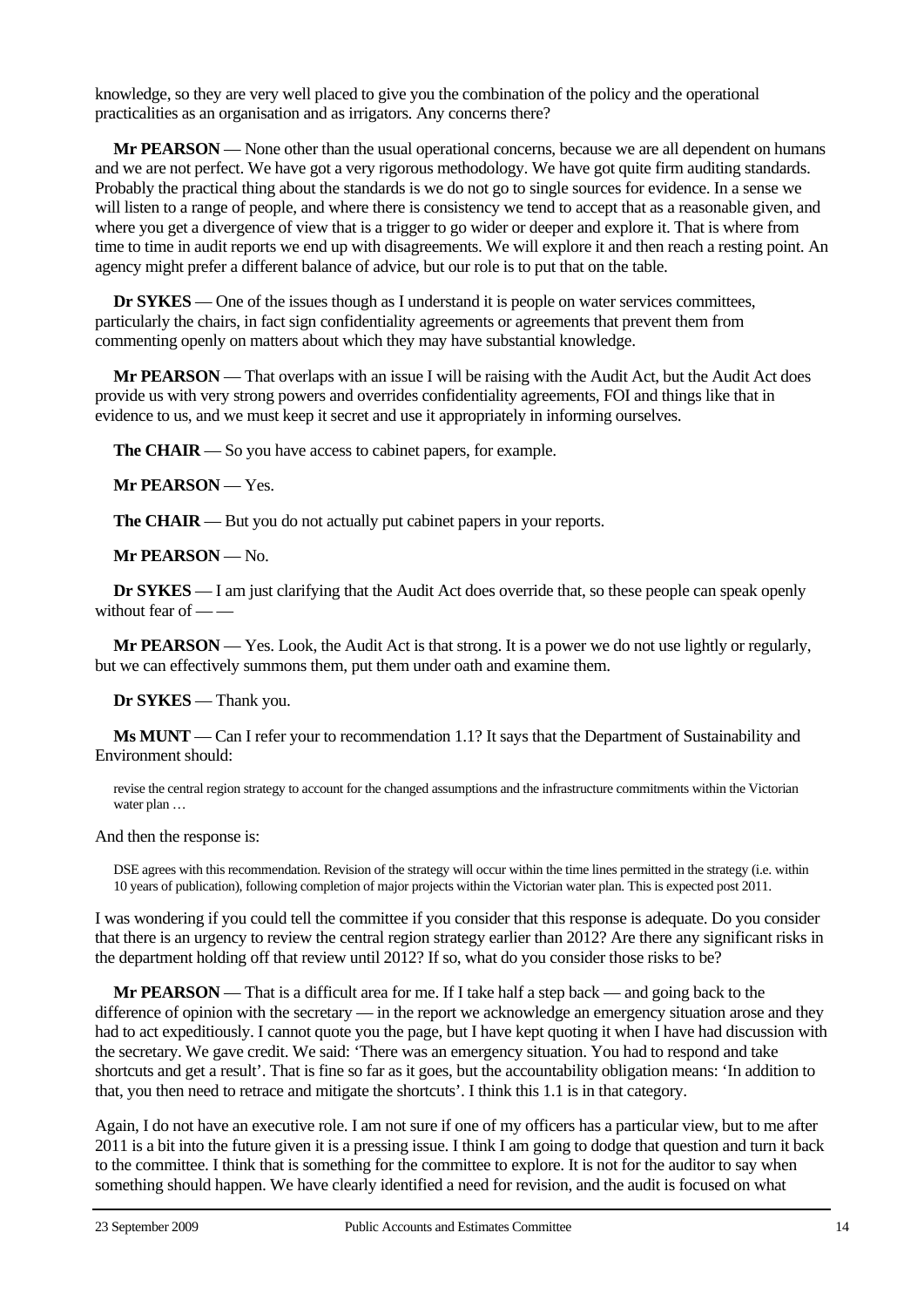existed then. This is an issue, and I think where the committee might be able to add some value is in exploring the rationale for why it can wait until after 2011. It might be legitimate. We have not done an audit of that. We have identified that it needs revision and it is an important element, but it is management's responsibility. They have accepted it; that is step one. Step two is to ask: is it appropriate in terms of timeliness? We did not look at the arguments there at the stage we looked at. It needed revision, and they agreed.

**Dr SYKES** — Des, in relation to the issue of water savings and the availability of them, in the evidence that you have gained without fear or favour from those making it available to you, was there any evidence in the initial claimed water savings of savings from previous projects — projects prior to the food bowl modernisation project — being counted into savings being attributed to the food bowl modernisation project to come up with this figure of 225 gigalitres of savings?

**Mr SHEARD** — I am not aware of any evidence that they examined that with this audit. In relation to the water infrastructure audit and the issue around the water savings, I think they had limited information at that time about what was involved. The business cases were not developed yet, so what they had available were the publicly available documents from the Food Bowl Alliance and the food bowl steering committee. I think in essence that was most of the information they had around there. The report alludes to how they got an early drafted business case late in the audit.

**Dr SYKES** — So the absence of much information at the stage that you audited is the summary of the situation.

**Mr PEARSON** — Yes. To me, that was a core element. Data was of varying quality and integrity, but they had an emergency situation they had to work on.

**Dr SYKES** — Since that time, there has been a proposition to send 75 gigalitres of water to Melbourne in the first year, and some of that water is coming from savings from previous projects. In your inquiry did you look into the legitimacy — the legal ability — to do that, given that there is a view that there were legal commitments to send that water to the commonwealth and other destinations?

**Mr PEARSON** — I cannot recall that being an issue at the moment of the audit. Time-wise, was that an issue?

**Dr <b>SYKES** — Well, it has been a constant issue out there, and I guess what you are saying is, as you have highlighted in your report, there was very limited information on the water savings availability, but I am just exploring whether this aspect was worked through, because I cannot remember when it was put on the table. At an early stage the government put on the table that this was how it was going to meet the first year's needs.

**Mr PEARSON** — I think I will have to confirm this, but my recollection is we did not. I think basically, given the course of the data, we did not go to the next level of legality.

**Dr SYKES** — Can we ask for that to be followed up through the person who did the work — that is, Ray Winn?

**The CHAIR** — That is something that needs to be asked of the department, I think.

**Dr SYKES** — I will ask it as well, but I am just asking to clarify what the Auditor-General found.

**Mr GREAVES** — I think if it is not addressed in the report, it is not something we necessarily looked at or could comment on in the context of this report. That is probably the answer.

**The CHAIR** — Dr Sykes, you have to remember it was also done in the context of a specific audit itself rather than necessarily involving other issues which may be related but not specifically related and encompassed in the report.

**Dr SYKES** — Coming back to something that is recorded in the report, on page 26 you concluded that:

It was reasonable for the strategy to assume that, as a worst case, future inflows would conform to the drought affected average of the last 10 years.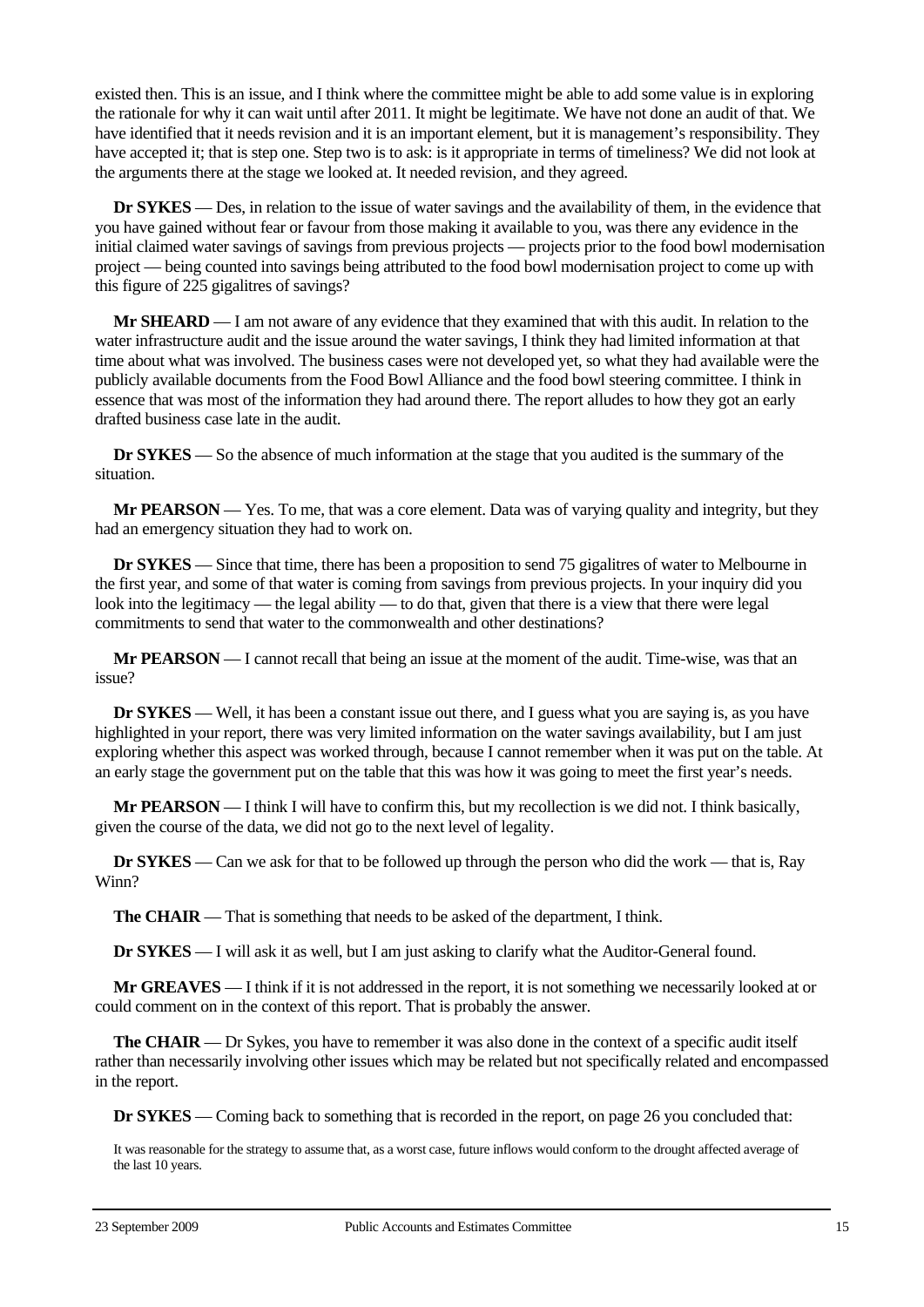My understanding is that in establishing the critical nature of Melbourne's water needs it was the water availability in the last three years that underpinned the government's case for the need for water, but in establishing the availability of the water they looked at the longer term averages of water availability, and they seemed to be two inconsistent propositions. Do you have a comment on that, beyond what you have already written in the report?

**Mr PEARSON** — Not beyond what we have put in the report.

**Dr SYKES** — On page 6 you raised the issue that:

The unpublished early works business case adopted a more conservative approach estimating water losses and savings based on the records for two recent years for a subset …

You have flagged it, but you do not believe it is worth commenting any further on or appropriate to comment any further on at this stage?

**Mr PEARSON** — No, again because we reached a view. The secretary had a response that in my judgement went a bit too far, so we provided that additional clarification.

**Dr SYKES** — Just on basic audit principles, to have different denominators or different scenarios for availability and demand seems to be fundamentally a flawed principle.

**Mr PEARSON** — I would agree. That is why we put the additional comment.

**Dr SYKES** — So it is a fundamentally flawed principle that they have adopted to compare or relate demand and supply?

**Mr PEARSON** — I will not agree it is fundamentally flawed.

**Dr SYKES** — Well, it was flawed.

**Mr PEARSON** — Certainly from an audit view there is an inconsistency that warrants attention.

**The CHAIR** — I think you will find there is figure 3A and also the commentary at the end of page 27 and the top of page 28 showing a range of various scenarios. In fact you can see on the top of page 28 that the auditor did not quite agree that the three-year scenario was the most likely forecast. I am not sure that the Auditor-General would necessarily agree with that today.

**Mr NOONAN** — In terms of recommendations 1.6 and 1.7 there seems to be a bit of back and forth throughout this audit between your office and the department about the information that is currently published. And again in reviewing this report if I look at the top of page 16 around the targets set by the Victorian Water Trust, they are quantifiable except for dot point 3. I am just wondering, given the department's indication that they are providing in their view an adequate level of information in their annual reports and publishing on the website, whether you could come back to the issue about whether you consider what is being published does meet what might normally be termed adequate levels. And if in your view they are not reaching adequate levels, what can be done to improve this, given that there is a level of disagreement?

**Mr PEARSON** — Essentially we thought it was not an adequate level, and it was both in terms of quantity of information and consistency in rigour. It is a challenging area, and we accept the department certainly had a challenge, but there is always a worry in that context that from an auditor's point of view the more that is on the public record the greater the assurance that it is reliable, because more people have looked at it and run the ruler over it. From our perspective there is a higher risk when it has not been published because, while we are alert and applying our criteria and standards, we will not have the sum total of the whole outside world.

**Mr NOONAN** — Is not the counter position that you can put a whole lot of information out there, but if you come back to what we see on page 16, it is really the quality of the information that is provided as opposed to perhaps the quantity?

**Mr PEARSON** — That is right; those two recommendations together. Essentially we were less than satisfied with both the quantity and the quality, so it was identified as a particular area that needs attention.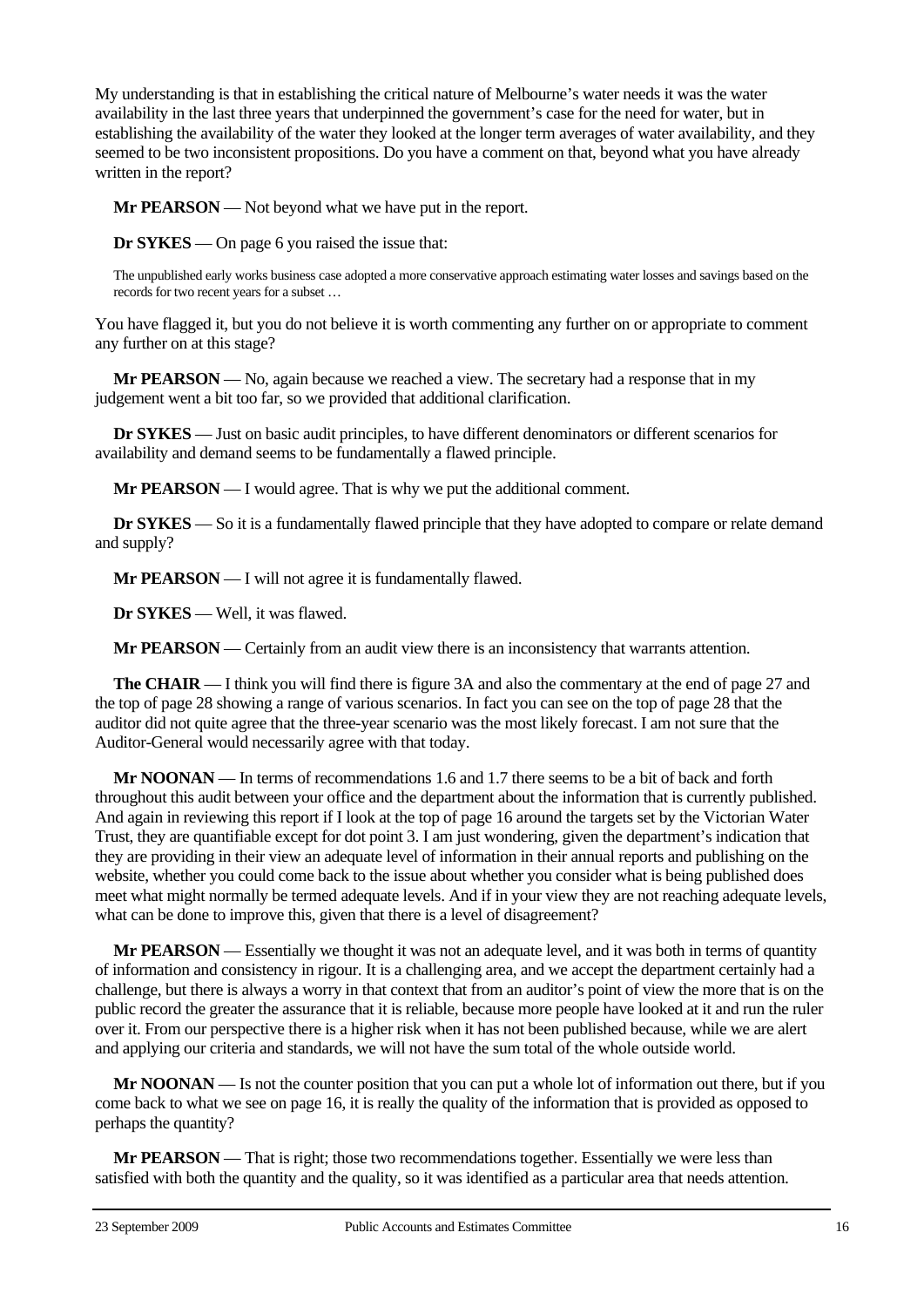**Mr NOONAN** — So in terms of 1.6 and 1.7 are you really going to the quality information, because you seem to be critical of the fact they are not going back to the benchmarks that they have set for themselves?

**Mr PEARSON** — It is part of the integrity of the framework, and at one side they are under pressure and under the pump, but by the same token you have to be careful that if you are not reconciling with the framework, you are addressing the right aspects or the right range of aspects, and that is probably the real risk we saw operating in this area.

**Dr SYKES** — Following on from the issues raised by Wade and your responses, on the issue of communication I think you have flagged that the issue of quality and quantity of information going out is important?

# **Mr PEARSON** — Yes.

**Dr SYKES** — Linked with that is the notion of interactive communication, and I think your interaction with the secretary highlights that to simply have a one-way passage of information is not communication; you need to interact. Given that there is a substantial alternative view in Victoria about the level of water savings that have been achieved, and given that the government's position at this stage has been to constantly reiterate just one statement — that on average 225 gigalitres of water savings will be delivered — do you consider that to be adequate communication and fully adopting the recommendations that you have made?

**Mr PEARSON** — There is a difficulty in responding to that because I have no executive authority, and under government policy directions I am explicitly prohibited from dealing with it. Clearly we have the emergence of a situation with water. Governments have to govern. I think the audit role would be to provide at an appropriate time assurances on the quality or reliability of the estimates that have been made. At the time we did this audit we were limited to the extent we could do that and we highlighted that there are different levels of rigour and reliability. We have a couple of audits going now, but I am not sure if they go to the extent of providing assurance about reports.

**Mr GREAVES** — Yes.

**Mr PEARSON** — They do?

**Mr GREAVES** — We will be looking at that, but I think the point that we made in this report was not whether a particular figure was right or wrong but what caveats were associated with that figure, and making it clear to the public what assumptions had been made in terms of developing those. I think one of the key messages in this report is to be a bit more transparent about any caveats that exist around current projections or past projections of water savings and costs.

**Dr SYKES** — Your report was in April 2008, and it is now September 2009. I am unaware of any publication of any caveat on those estimates. Is that satisfactory from your point of view?

**Mr PEARSON** — We are not entitled to say whether it is satisfactory or not, but I suggest it is an area that the committee could take up with the department. I might have an intuitive response, but as an auditor I do not have the balance of considerations, and I think that is something the committee is in a position to seek from the department.

**Dr SYKES** — As an auditor you make recommendations and you would have the expectation that you arrive at those recommendations as a result of a sound, thorough and professional approach.

**Mr PEARSON** — Which we did at this point.

**Dr SYKES** — Yes, and you have come up with a recommendation?

**Mr PEARSON** — Yes.

**Dr SYKES** — And 16 months on it has not been implemented. I am just asking you for a professional opinion, given the significant nature of this project, on whether non-implementation of a recommendation 16 or 17 months on is appropriate or not. It is not policy; it is just a comment on whether it is appropriate or not.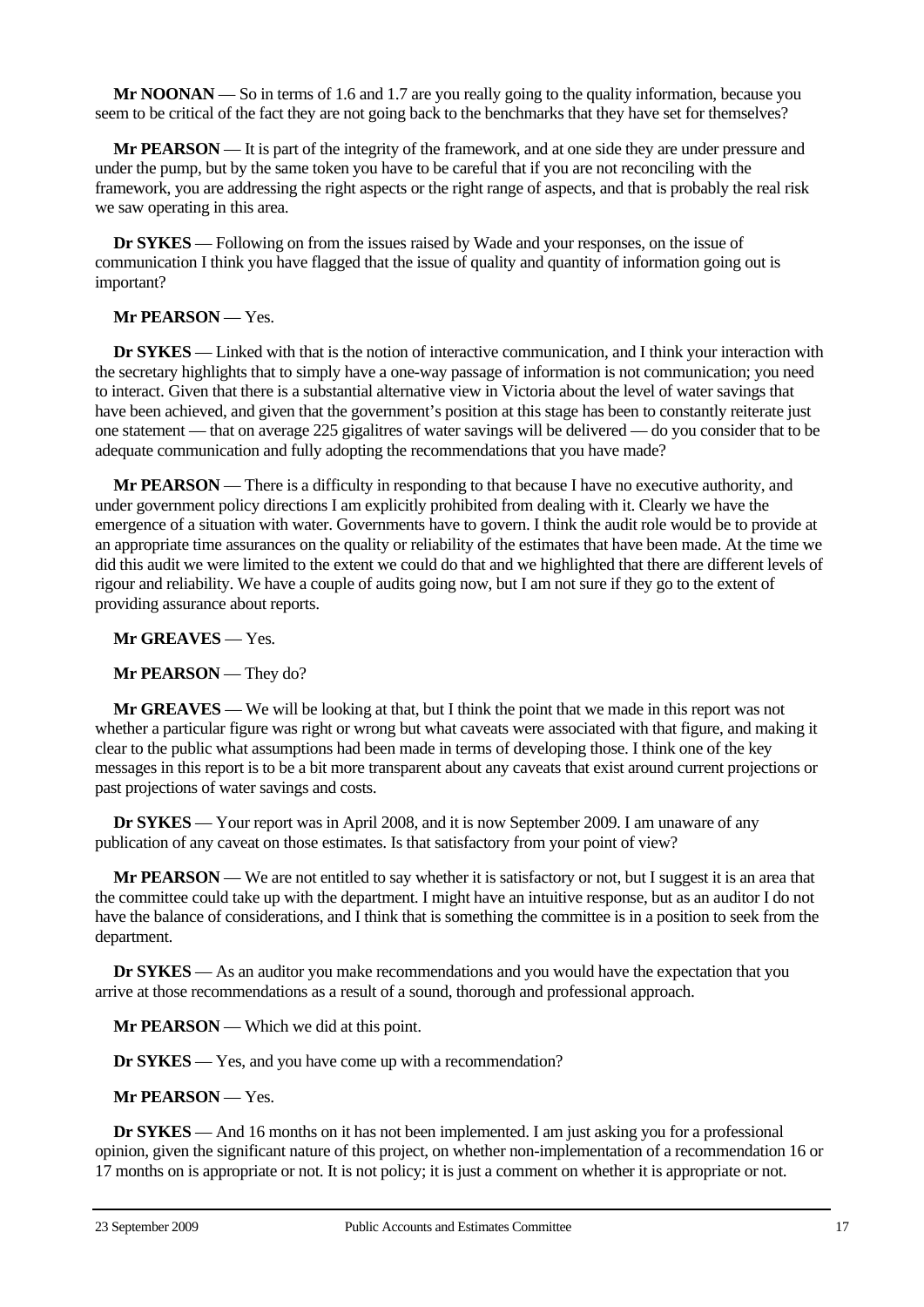**Mr PEARSON** — I think the committee has to form a view on that, because we have made the recommendation, it has been accepted and the Minister for Finance has confirmed that it is to be implemented, and I think that the people who have to be accountable for that are the department. I do not want to split hairs, but it is almost another audit for us to say whether their performance to date is satisfactory or not. As I say, intuitively I might say, 'Yes, it should have been done within three months or six months', but I am not aware of the full range of considerations, and I think that is where the committee comes into the equation.

**The CHAIR** — But you did find that the target water savings were achievable within the allocated budget.

**Mr PEARSON** — In the report.

**Dr SYKES** — And you stand by that?

**Mr PEARSON** — At that point in time, in that audit context and on information available.

**Dr SYKES** — In the audit context of them working on 100-year average of inflows; is that what you are saying? On that assumption, they could deliver.

**Mr PEARSON** — Which part of the report are we talking about?

**The CHAIR** — I have just quoted from the fifth dot point on page 35. This goes to the nub of the questions that Dr Sykes was asking.

**Mr PEARSON** — It says 'high-value, high-risk project' and that 'capital works were fitted within a pre-determined budgetary cap'.

**The CHAIR** — And 'target water savings were achievable within the allocated budget'.

**Mr PEARSON** — Yes. At that stage that was the evidence that supported that.

**Dr SYKES** — Even though you have indicated in your earlier commentary that you had some questions about the notion of using a 100-year average rainfall to create the water losses and therefore deliver your water savings in an environment where we have had a significant decrease in rainfall and inflows, you were still confident that that could be delivered upon and you remain confident?

**The CHAIR** — I think they were confident in April 2008

**Mr PEARSON** — I do not know that I remain confident. There are two different questions there. At that time, in accordance with methodology and standards and the information held by the department and our verification of it, it was — —

**Dr SYKES** — But you raised a doubt about the methodology of using the long-term average rather than the more conservative last two years. You have raised that serious doubt, and yet you then concluded that they could deliver their targets even though you had a serious doubt in your mind about whether the long-term average was an appropriate source.

**The CHAIR** — I am not sure that that is exactly what they said.

**Mr PEARSON** — Again, we flagged the considerations but we were not in a position to authoritatively refute the position the department had arrived at.

**Dr SYKES** — Then maybe you should not have been so supportive; you could have left it as an undecided rather than making a positive comment.

**Mr PEARSON** — I will leave you to judge on the interaction.

**The CHAIR** — What you are saying is that at that stage in April 2008 you accepted these sayings but it was also in the light of what you have said on page 27 — that the department had done this and you had checked their figures because they had adopted the average inflows for the last three years.

**Mr PEARSON** — Yes.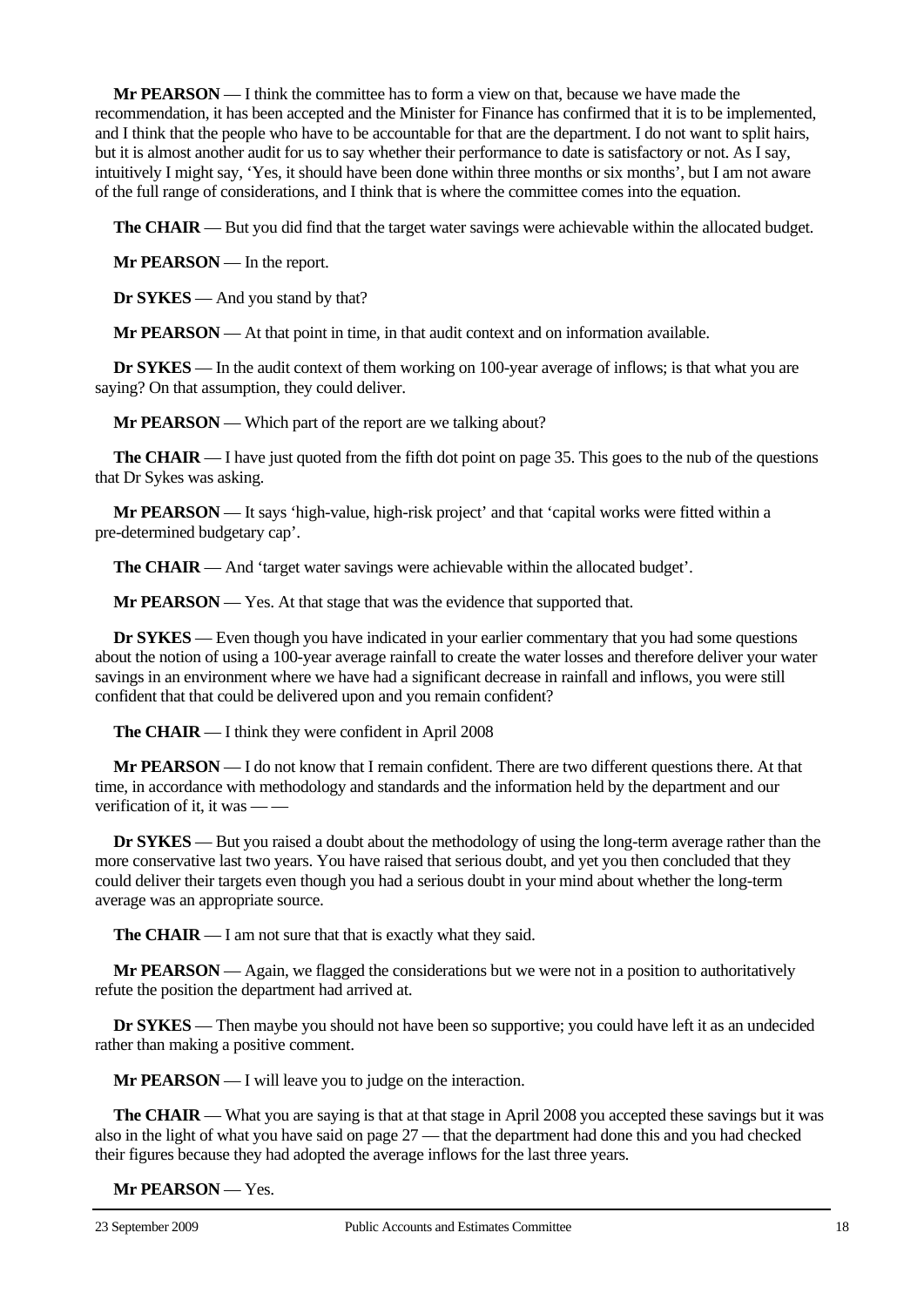**The CHAIR** — Not the last 100 but the last 3 years.

**Ms HUPPERT** — I wanted to turn to the issue of governance. In particular in your key findings on page 53 in the governance area you talked about some of the institutional arrangements and the changing roles and method and means of governance of the water retailers. I note there is some reference to the VCEC inquiry, but I wonder if you could just elaborate on some of the reasons why you think that the water retailers need to have their governance arrangements. Or is that perhaps a bit too specific?

**Mr PEARSON** — I am just trying to relate it to the area we covered.

**Ms HUPPERT** — I guess I am interested in the whole concept of the institutional barriers to the development of appropriate policy.

**The CHAIR** — You will find it on page 53. It is the fourth dot point.

**Ms HUPPERT** — In the findings you have said here that they are not a barrier. Obviously there are some key elements of the current governance system that ensure that it is not a barrier. You have placed it in the negative; I just wonder if you could tell us the positive side of that finding.

**Mr PEARSON** — That takes us over to page 64. For an auditor we were getting a little bit prospective there, but it was with the prospect of the desalination plant. I think at this stage — I am not sure if my memory is entirely reliable — the desalination plant had been announced but the institutional arrangements, who was going to own it and run it and how it was going to interact with the system were unclear, so we were flagging that that needed to be addressed. For me personally that was taking a proactive approach — as discussed in the debate we had earlier in relation to the hospitals area — of delineating responsibilities clearly in advance and setting up the framework to monitor it and oversight it.

**Ms HUPPERT** — So the existing institutional arrangements were sufficient for what is occurring at the moment, but you were just concerned to make sure that they keep up to date with the changing needs.

**Mr PEARSON** — Correct. Basically, to be fair, when we looked no-one was able to predict what was happening or point to particular work in progress. It was a problem on the horizon, so we flagged it to be addressed.

**Ms PENNICUIK** — Can I just clarify what level of business case VAGO saw at the time for the north– south pipeline and the desal plant.

**Mr SHEARD** — For the food bowl project there were two business cases. There was a draft business case that had been developed for the whole project, and there was a finalised early works business case that was reviewed. I think in December 2008 it might have been finalised. The other one was still in draft at that stage, and I think it was still in draft as the audit was completed. That was for the food bowl modernisation.

**Ms PENNICUIK** — For desal?

**Mr SHEARD** — Yes, for desal.

**Ms PENNICUIK** — I was not quite clear. I just wanted to clarify that before I actually asked the question.

**Mr GREAVES** — At page 36 we talk about looking at a feasibility study rather than a business case. There had not been a fully formed business case at the time, but we can confirm that.

**Mr PEARSON** — I would cross-reference that to table 3B on page 31 on published capital costs. We know there was not the highest probability — —

**Mr GREAVES** — It was the feasibility study that we looked at.

**Ms PENNICUIK** — Given the amount of information that you had at the time, was there and did you concern yourselves with any economic impact analysis or analysis of the broader impacts of higher water prices, for example, on businesses and consumers?

**Mr PEARSON** — No.